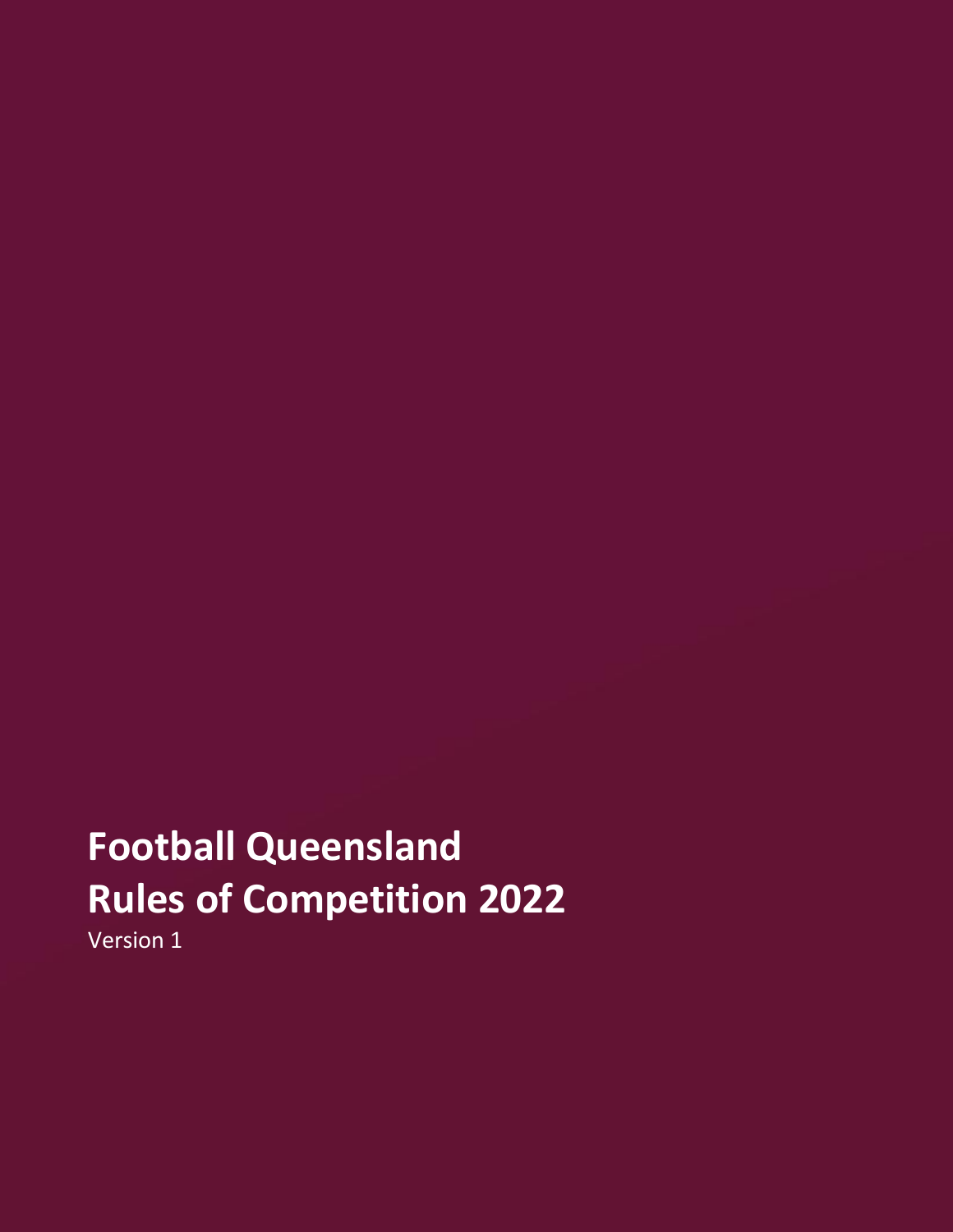## **Table of Contents**

| 1                | <b>GENERAL MATTERS</b>                                                                         | 4                   |
|------------------|------------------------------------------------------------------------------------------------|---------------------|
| $\mathbf{2}$     | <b>DEFINITIONS</b>                                                                             | 4                   |
| 3                | <b>RULES OF COMPETITION (ROC)</b>                                                              | $\overline{7}$      |
| 3.1              | <b>GENERAL</b>                                                                                 | $\overline{7}$      |
| 3.2              | <b>COMPETITION REGULATIONS</b>                                                                 | $\overline{7}$      |
| 3.3 <sub>2</sub> | <b>COMPETITION STRUCTURE:</b>                                                                  | $\overline{7}$      |
|                  | 3.3.1 All Competitions                                                                         | $\overline{7}$<br>8 |
|                  | 3.3.2 Senior Competitions<br>3.3.3 Junior Divisions - Under 13 to Under 18                     | 8                   |
|                  | 3.3.4 Junior Divisions - Small Sided Football (SSF):                                           | 8                   |
|                  | 3.3.5 Junior Divisions - Under 12s                                                             | 8                   |
|                  | 3.3.6 Masters                                                                                  | 8                   |
|                  | 3.3.7 Additional Competitions:                                                                 | 9                   |
| 3.4              | <b>COMPETITION DETAILS:</b>                                                                    | 9                   |
|                  | 3.4.1 Match Scheduling:                                                                        | 9                   |
|                  | 3.4.2 Alteration to fixtures:                                                                  | 9                   |
|                  | 3.4.3 Match Results:                                                                           | 10                  |
|                  | 3.4.4 Duration of Matches - All age groups Junior/Senior:                                      | 10                  |
|                  | 3.4.5 Procedures to Determine Placing after Regular Season:                                    | 11                  |
|                  | 3.4.6 Substitution of Players:                                                                 | 11                  |
| 3.5              | <b>INCOMPLETE FIXTURES:</b>                                                                    | 12                  |
| 3.6              | <b>APPLICATION FOR DEPARTURE FROM FIXTURES:</b>                                                | 12                  |
| 3.7              | <b>NON-PARTICIPATION IN A MATCH (FORFEITS):</b>                                                | 12                  |
| 3.8              | <b>WITHDRAWAL FROM COMPETITION SEASON:</b>                                                     | 13                  |
| 3.9              | <b>ADDITION TO COMPETITION SEASON:</b>                                                         | 13                  |
| 3.10             | <b>DELAYED, POSTPONED AND CANCELLED MATCHES:</b>                                               | 13                  |
| 3.11             | <b>SUSPENDED OR ABANDONED MATCHES:</b>                                                         | 13                  |
| 3.12             | <b>REQUEST FOR REPLAY OF ABANDONED MATCH:</b>                                                  | 14                  |
| 3.13             | <b>FINALS SERIES DETAILS:</b>                                                                  | 14                  |
|                  | 3.13.1 Format:                                                                                 | 14                  |
|                  | 3.13.2 Location:<br>3.13.3 Procedures to Determine the Winner of all Competitive Finals Series | 15<br>15            |
| 4                | <b>PLAYER REGISTRATION AND ELIGIBILITY:</b>                                                    | 16                  |
| 4.1              | <b>PLAYER REGISTRATION:</b>                                                                    | 16                  |
| 4.2              | <b>AMATEUR PLAYER REGISTRATION PROCESS:</b>                                                    | 16                  |
| 4.3              | <b>PLAYER INSURANCE:</b>                                                                       | 16                  |
| 4.4              | <b>VISA PLAYERS:</b>                                                                           | 16                  |
| 4.5              | <b>PLAYER ELIGIBILITY:</b>                                                                     | 16                  |
| 4.5.1            | General:                                                                                       | 16                  |
| 4.5.2            | <b>Senior Competition</b>                                                                      | 17                  |
| 4.5.3            | Junior Competition                                                                             | 17                  |
| 4.5.4            | <b>Small Sided Football</b>                                                                    | 18                  |
|                  | 4.5.5 Player Eligibility for Finals                                                            | 18                  |
|                  | 4.5.6 Regrading of Players                                                                     | 18                  |
| 4.6              | <b>PLAYER INELIGIBILITY:</b>                                                                   | 18                  |
| 4.6.1            | <b>Penalties and Outcomes:</b>                                                                 | 19                  |
| 4.7              | <b>AGE ELIGIBILITY:</b>                                                                        | 19                  |
| 4.7.1            | Player Age Requirements:                                                                       | 19                  |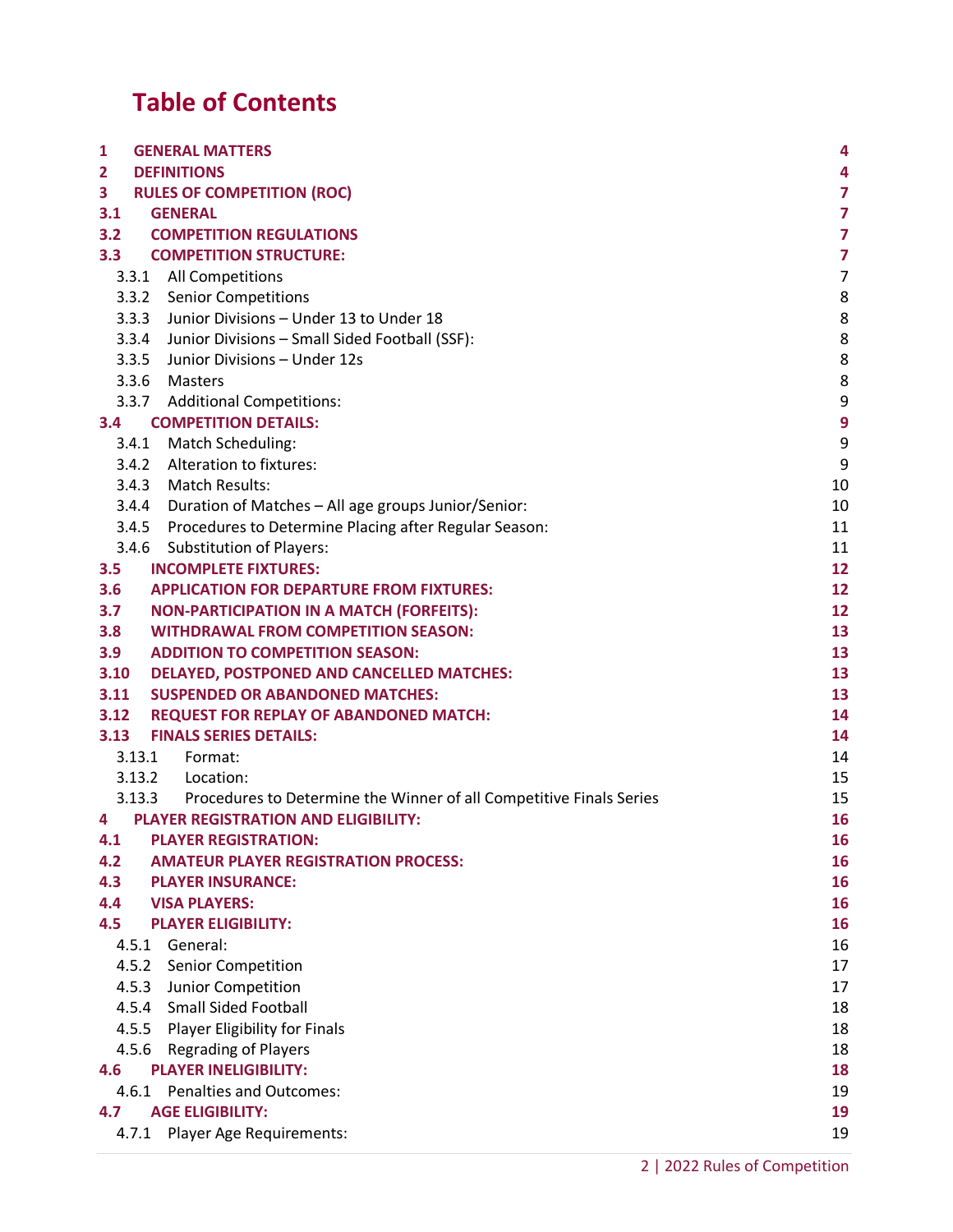| 4.7.2 Playing Outside Designated Age Group                                 | 20 |
|----------------------------------------------------------------------------|----|
| 5<br><b>DISCIPLINARY REGULATIONS</b>                                       | 22 |
| 5.1<br><b>COMPETITION</b>                                                  | 22 |
| 5.2<br><b>SANCTIONS</b>                                                    | 22 |
| 5.3<br><b>MISCONDUCT</b>                                                   | 22 |
| 5.4<br><b>CODE OF CONDUCT</b>                                              | 22 |
| 5.5<br><b>NOTIFICATION AND TIMEFRAMES</b>                                  | 22 |
| 5.6<br><b>TERMS OF SUSPENSION</b>                                          | 23 |
| 5.7<br><b>DISCIPLINARY HEARING PROCEDURES</b>                              | 23 |
| 5.8<br><b>SANCTIONS UNDER FA STATUTES</b>                                  | 24 |
| 5.9<br>MONIES OWING TO FOOTBALL QUEENSLAND BY A CLUB                       | 24 |
| 6<br><b>FOOTBALL AND MATCH DAY OPERATIONS:</b>                             | 26 |
| 6.1<br><b>FACILITIES / GROUND CONDITIONS:</b>                              | 26 |
| 6.2<br><b>THE TECHNICAL AREA:</b>                                          | 26 |
| 6.3<br>LIGHTING:                                                           | 27 |
| 6.4<br><b>MEDICAL:</b>                                                     | 27 |
| 6.4.1 Stretchers:                                                          | 27 |
| 6.4.2 Ambulance Access:                                                    | 27 |
| 6.4.3 Water Bottles:                                                       | 27 |
| 6.4.4 Blood Ruling:                                                        | 27 |
| 6.4.5 Concussion Management:                                               | 27 |
| 6.4.6 Heat Management Strategy:                                            | 27 |
| <b>EXTREME WEATHER CONDITIONS:</b><br>6.5                                  | 27 |
| 6.6<br><b>TEAM OFFICIALS:</b>                                              | 29 |
| 6.7<br><b>GROUND OFFICIALS:</b>                                            | 29 |
| <b>MATCH DAY INFORMATION:</b><br>6.8                                       | 29 |
| 6.8.1 Match Balls:                                                         | 29 |
| 6.8.2 Playing Kits:                                                        | 29 |
| 6.8.3 Player Equipment:                                                    | 30 |
| 6.8.4 Jewellery:                                                           | 30 |
| 6.8.5 Alcohol:                                                             | 30 |
| 6.9<br><b>MATCH DAY TEAM SHEETS - COMPETITIVE DIVISIONS:</b>               | 30 |
| 6.10<br><b>CLUB RESPONSIBILITIES:</b>                                      | 31 |
| 6.11<br><b>NON-ATTENDANCE OR UNAVAILABILITY OF MATCH OFFICIAL:</b>         | 31 |
| <b>MATCH OFFICIALS' INFORMATION:</b><br>6.12                               | 32 |
| <b>Substitution of Players:</b><br>6.12.1                                  | 32 |
| Team Sheets, Referee Summary and Send Off/Incident Report Forms:<br>6.12.2 | 32 |
| <b>APPENDIX 1 - SCHEDULE OF FINES &amp; CHARGES</b>                        | 33 |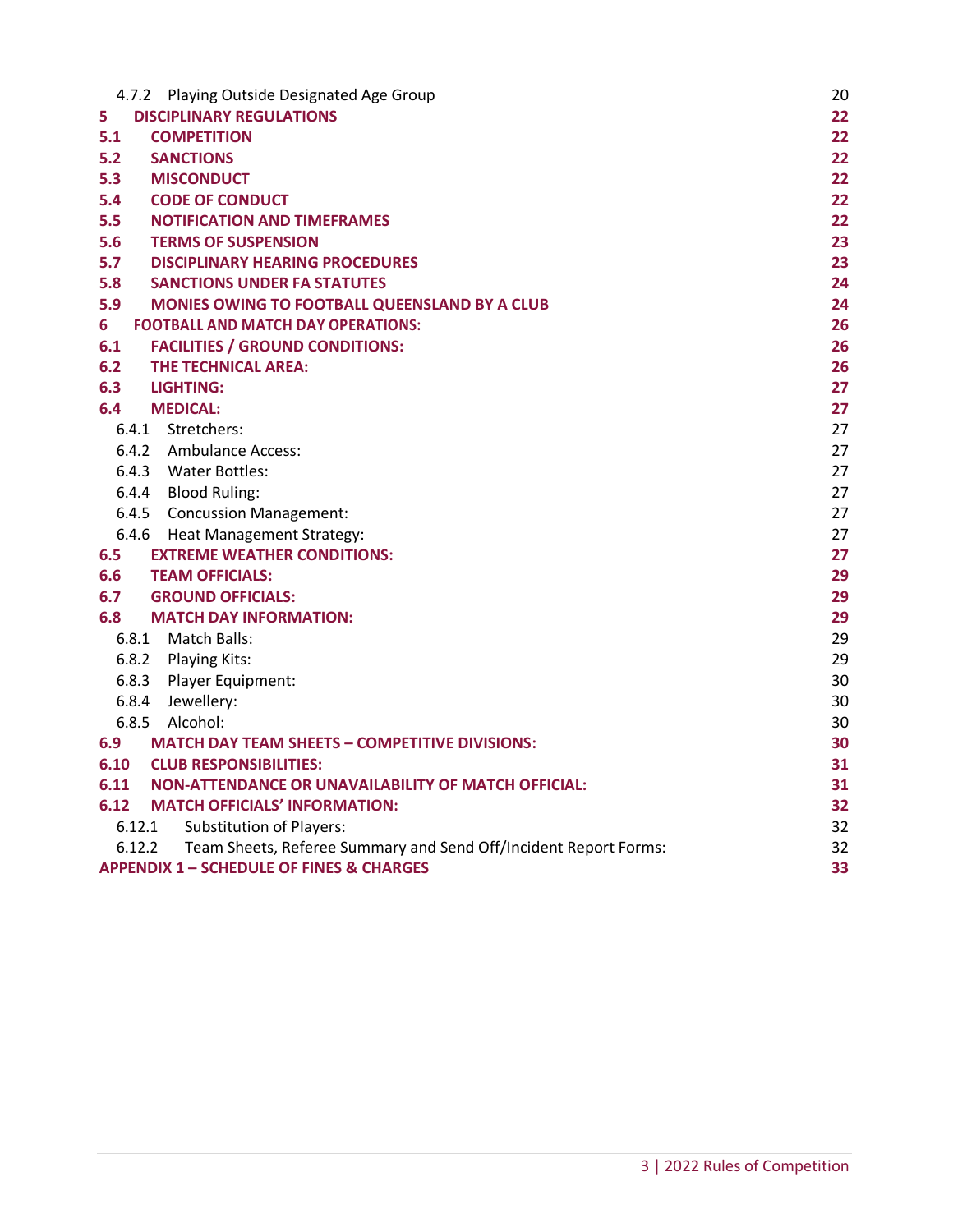### <span id="page-3-0"></span>1 GENERAL MATTERS

Football Queensland reserve the right to alter the Rules of Competition should the need arise throughout the season and if it is in the best interest of the competitions.

The following Rules of Competition is to be applied to all regional amateur competitions. These rules do not apply to Football Queensland's Professional Competitions, FQ Metro (Brisbane) Competitions and those teams from regions participating in these competitions.

### <span id="page-3-1"></span>2 DEFINITIONS

**Abandoned Match** means a Competition Fixture which has commenced but was stopped by the Match Official prior to its conclusion.

**Age Group** refers to the cohort of players defined by the year/s they were born.

**Away Club** means the Club not playing the match at its home ground and / or appearing second on the fixture list in the vent a match is conducted at a neutral venue.

**Cancelled Match** means a match that has been deferred, postponed, abandoned, or suspended and is unable to be rescheduled before season end.

**Club Official** means any person involved with the administration, management, or organisation of a Club (whether paid or unpaid), including employees, contractors, directors, representatives, and volunteers. All Key Personnel are Club Officials.

**Clubs** means clubs/bodies affiliated to Football Queensland for the purposes of competition, insurance, governance, administration, and support.

**Coach** means any person who is registered on the National Registration system with Football Queensland and is tasked with directing a football team training and match performance.

**Competitions** means any or all of the football matches or competitions conducted by Football Queensland.

**Competition Administrator** means the staff members of the Football Queensland Competitions Department.

**Cup Fixture** means any knock-out cup match, fixture or other event organised and/or administered by Football Queensland or FA before, after or in conjunction with a Regular Season and includes but is not limited to the FA Cup.

**Division** refers to a particular level in an age group within all Football Queensland competitions.

**FA** means Football Australia.

**Field of Play (FOP)** means: At an enclosed pitch the entire area within the temporary or permanent perimeter fencing; or at an open pitch the entire area within three (3) metres of the boundary line of the football pitch.

**FIFA** means Federation Internationale de Football Association, its successor or assignee.

**Final** means a competitive match played to determine a winner of a match that forms part of a Finals Series administered by Football Queensland.

**Finals Series** means a set of competitive fixtures played separate to the Regular Season to determine the winner of the Championship as administered by Football Queensland.

**First Team** means the top team within a club's FQPL squad (not the U23's)

**Fixture** means any match played in a Football Queensland Competition, Cup, other event or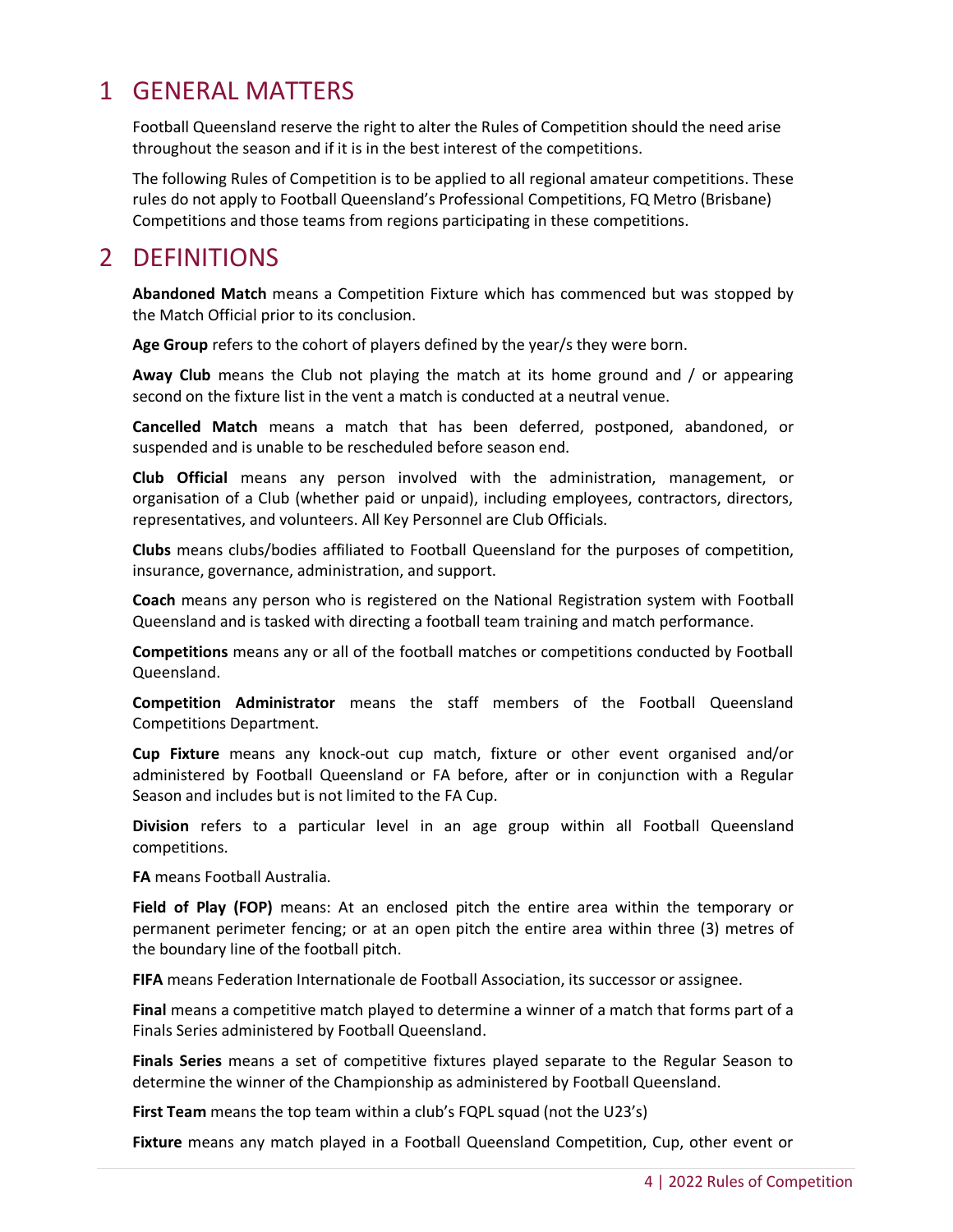tournament under Football Queensland's control.

**Fixture Suspensions** means a suspension imposed on a participant that prevents them from being involved in subsequent match/s.

**Forfeit** means the definition given in these Regulations.

**FQ** means Football Queensland.

**FQ By-Law 11** means the Football Queensland Grievance, Discipline and Tribunal By-Law (as amended from time to time).

**FQPL** means Football Queensland Premier League

**Goal Difference** means the difference between goals scored by a Club/Team (Goals For) and goals scored against a Club/Team (Goals Against) in a match or season.

**Home Club** means the Club playing the fixture or match at its home ground and/or appearing first on the fixture list in the event a match is conducted at a neutral venue.

**Host Club** means a Club which hosts one or more Competition Fixtures or Finals at its home venue, whether or not that Club participates in one of those Competition Fixtures or Finals Series matches or not.

**IFAB** means International Football Association Board, its successor or assignee.

**Laws of the Game (LOTG)** means the official laws of the game of football and futsal as promulgated by IFAB and FIFA.

**League** means a competition conducted by Football Queensland comprised of specific gender and age divisions, as declared by the Football Queensland Board.

**Match** see fixture

**Match Official** means a referee, assistant referee, fourth official, match commissioner, any person in charge of safety or any other person appointed by FA, Football Queensland, a Referee's Body, or a Club to assume responsibility in connection with a match.

**No Result** means recording a nil all score line in a Competitive Fixture with no points or goals awarded to either team. A 'No Result' is recorded as a Competition Fixture played.

**Non-Participation in a Fixture** means a player listed on the official Competitive Fixture (Match Record) who did not take to the Field of Play (FOP) during the match.

**Participants** One that participates, shares, or takes part in a football match including, but not limited to: players, coaches, club officials and club supporters (spectators).

**Premiership** means the round robin matches (both home and away) that a team competes in during a Regular Season in accordance with the Football Queensland Competition Regulations.

**Registered** means a player or Club official who is registered in accordance with the applicable Football Queensland Registration Regulations, and/or FA National Registration Regulations, including without limitation seeking an International Transfer Certificate (ITC) where applicable.

**Regular Season** means the time and Competition Fixtures the first and last round of the relevant competition and does not include Finals Series.

**Rules of Competition (RoC)** means referring to this document and all stipulations, policies, and statues herewith.

**Sanctioned Match** means any match/s Football Queensland approves to be played in accordance with the Football Queensland Sanctioning Policy. This includes matches to which Football Queensland does not appoint Match Officials to.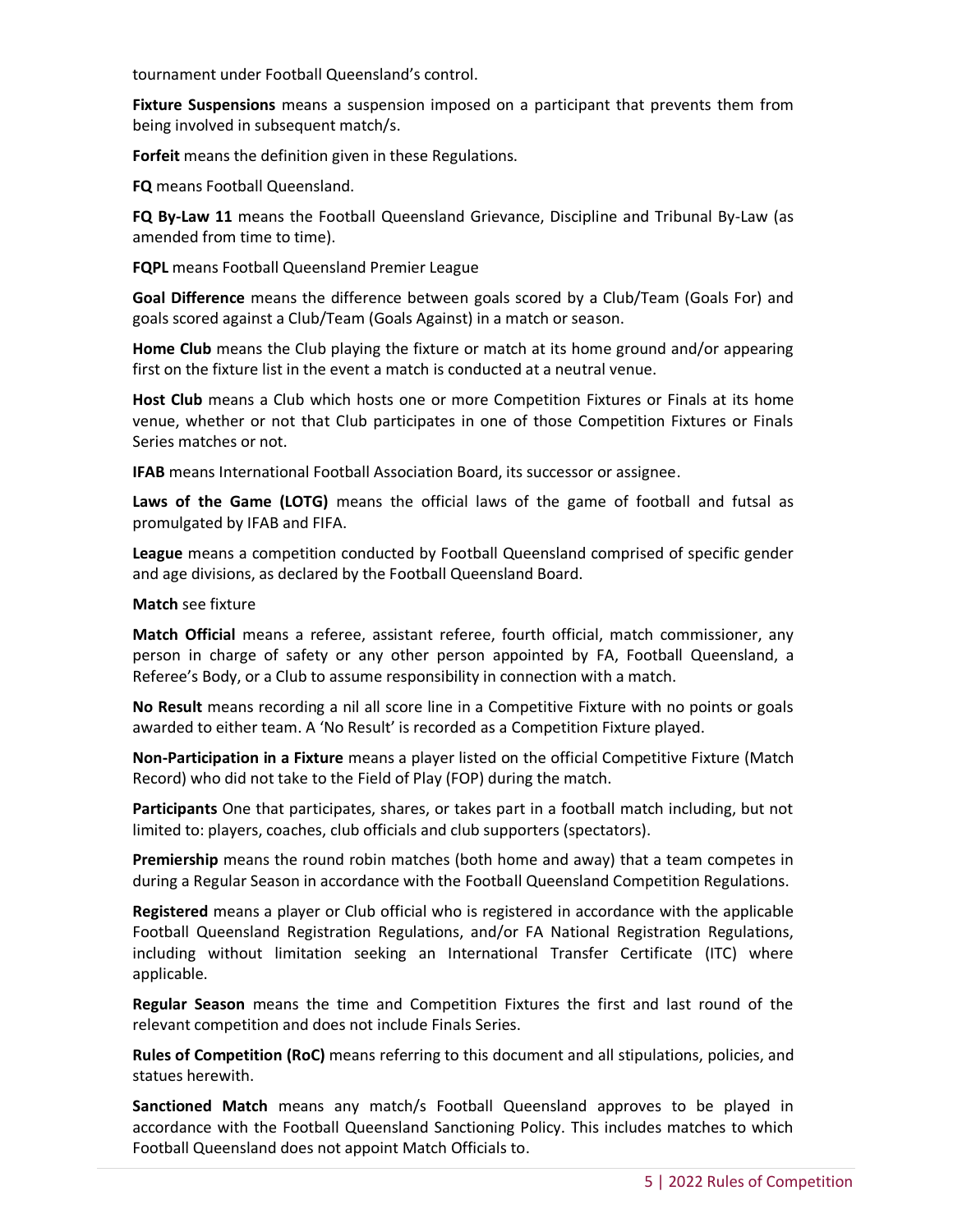**Team** means a Football Team entered by a Club to play in Football Queensland Competitions.

**Under 23s (U23s)** means the complementary team to the wider FQPL squad.

**Unregistered** means a player or Club Official who is not registered in the National Online Registration System.

**Venue Managers** means football facilities not directly leased, owned or managed by a club.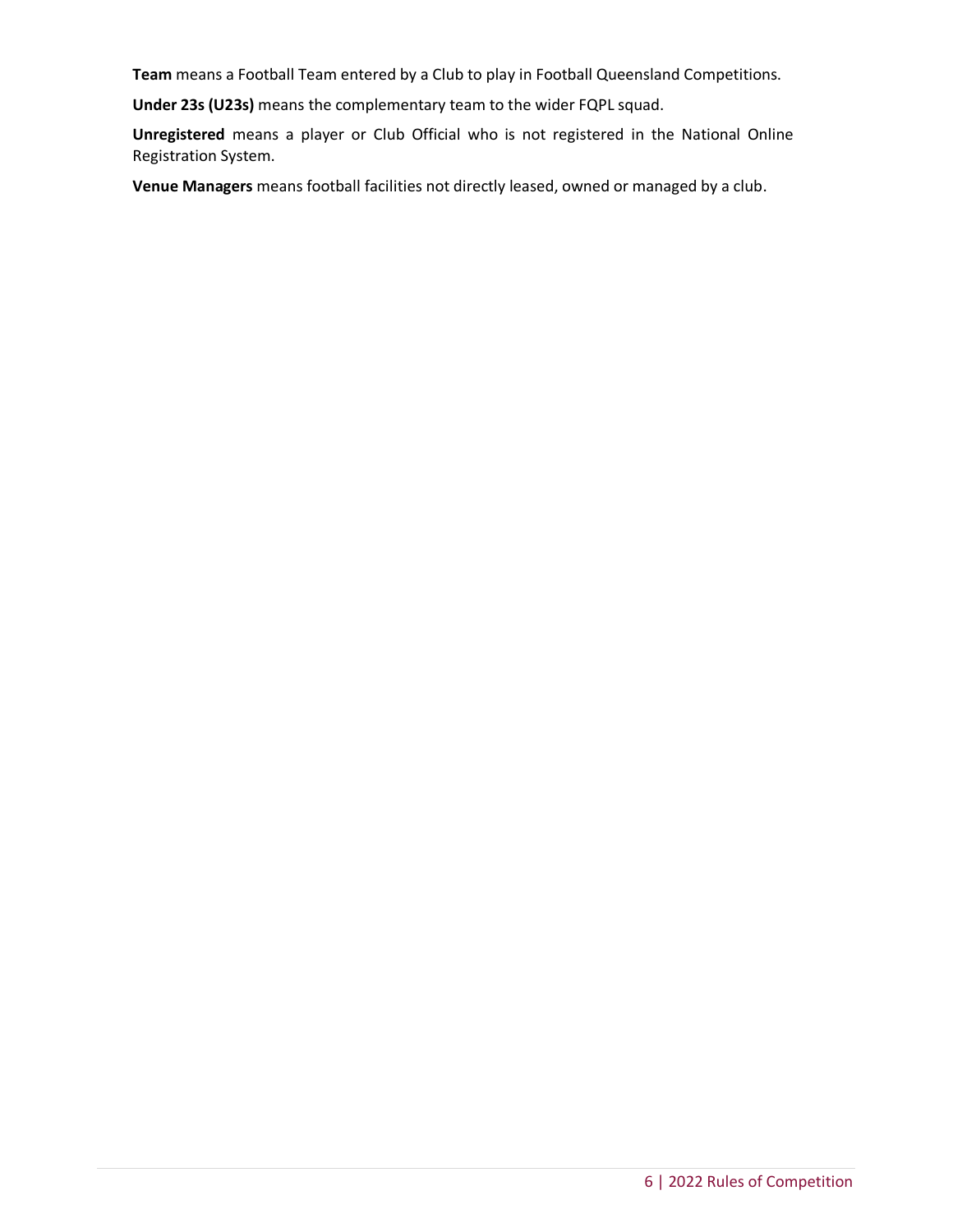# <span id="page-6-0"></span>3 Rules of Competition (RoC)

#### <span id="page-6-1"></span>3.1 GENERAL

a) Football Queensland reserves the right to amend, change or alter these Competition Rules on an annual basis. In addition, Football Queensland reserves the right to amend, change or alter these Competition Rules should, in its opinion, the need arises during the season. The purpose of this is to ensure transparency, consistency, and best practice. The changing of the Rules mid-season would only occur in extraordinary circumstances.

#### <span id="page-6-2"></span>3.2 COMPETITION REGULATIONS

- a) All matches under the jurisdiction of FQ and all affiliated Clubs will be played in accordance with the Laws of the Game. This includes all Regular Season and Finals Series matches.
- b) The Rules of Competition outlined herein are complementary to the official Laws of the Game (LotG) as determined by IFAB on an annual basis and can be foun[d here.](https://resources.fifa.com/image/upload/ifab-laws-of-the-game-2020-21.pdf?cloudid=d6g1medsi8jrrd3e4imp)
- c) All Clubs, Players and Officials must comply with and agree to abide by the regulations of Football Australia and Football Queensland including;
	- i. National Registration Regulations.
- ii. National Disciplinary Regulations.
- iii. FA Code of Conduct and Ethics
- iv. Grievance Resolution Regulations.
- v. Member Protection Policy; and
- vi. FQ Rules of Competition.
- vii. Any other relevant or applicable statutes, policies or regulations including the FQ Disciplinary Regulations and FQ By-Laws.

#### <span id="page-6-3"></span>3.3 COMPETITION STRUCTURE:

#### <span id="page-6-4"></span>3.3.1 All Competitions

- a) Clubs may not field more than one (1) team in a competition or division level unless the Club has applied for, and been granted, an exemption by Football Queensland. All decisions by Football Queensland regarding exemptions from this rule shall be at the discretion of Football Queensland and shall be final. There shall be no appeal from a decision made by Football Queensland.
- b) To field an additional team in a single division, the club must be able to field a full and separate compliment of players.
- c) FQ, with feedback from clubs, will determine the number of matches to be played in each division once the final composition is determined.
- d) In all competitive age groups and divisions, at the conclusion of the regular season, the team that finishes with the highest number of points are crowned the Premiers. In the event multiple teams are equal on points, refer to section 3.4.5. to determine their placing.
- e) At the conclusion of the fixture season, the top four (4) placed teams will participate in a Finals Series to determine the Grand Final Winners and Runners Up. In the event multiple teams are equal on points, refer to section 3.4.5. to determine their placing.
- f) In all Junior and Senior competitions, in the event a team has insufficient numbers to play a fixtured match, the highest division in each age group takes priority and must be filled, consideration will be applied if the difference between the two teams is significant. If a club fields a team in a lower division but not the higher division, both teams may be issued a forfeit and disciplinary action will be taken accordingly.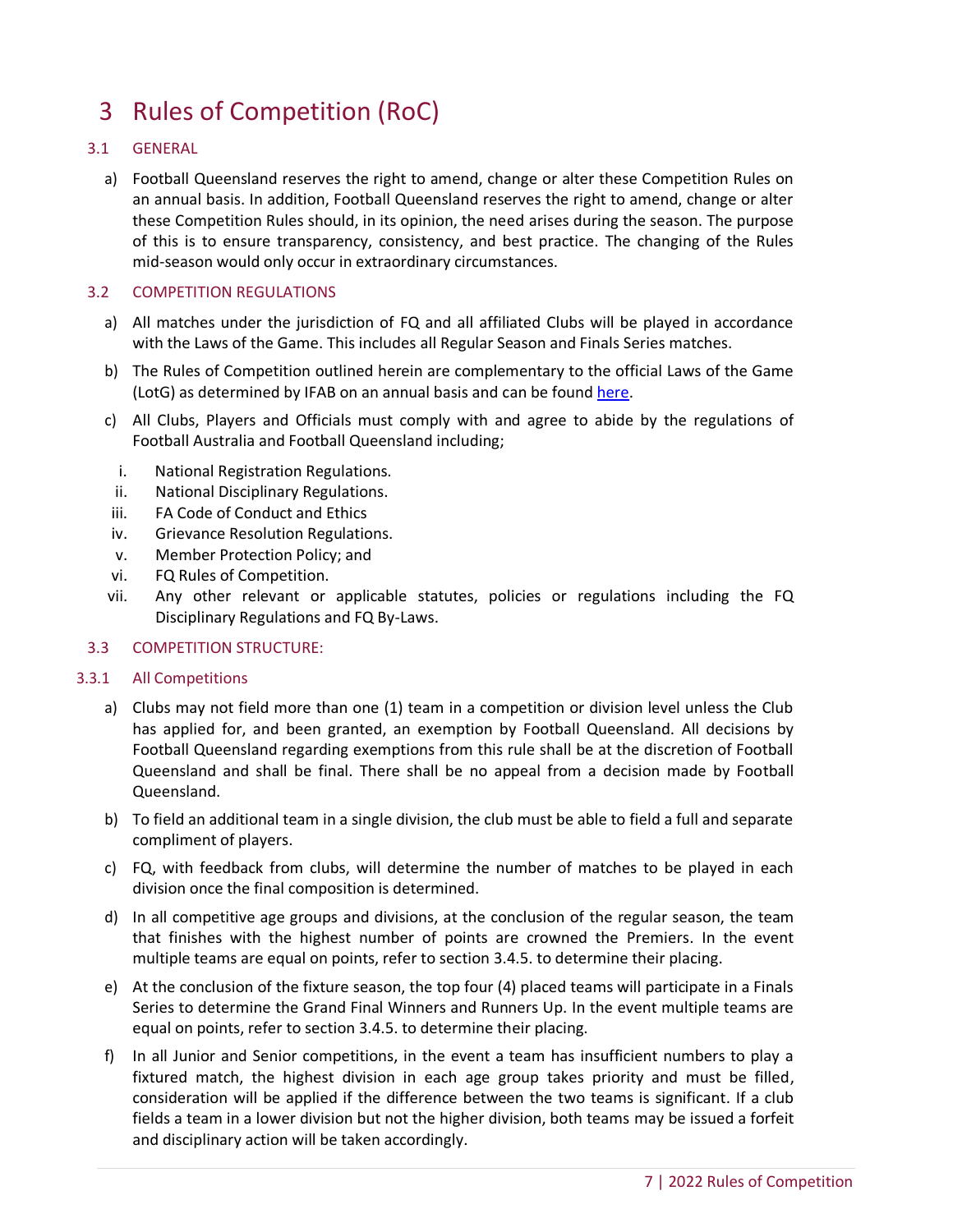- g) FQ may instruct clubs to combine to form a team in a particular age if it is necessary to form a viable competition. The playing strip will be agreed to by both clubs at the start of the season with the Venue Manager's guidance.
- h) Refer to the regional addendum for competition structure and composition on offer for the relevant zone

#### <span id="page-7-0"></span>3.3.2 Senior Competitions

- a) The composition of the Senior Divisions will be determined by FQ on an annual basis following receipt of nominations from registered clubs. Where possible there will be an FQPL and U23s in both Men's and Women's within the Zone, along with a First, Second and Third Community Division for each gender in each Local Area.
- b) Club's may only field one (1) team in a single FQPL Division. All clubs participating in FQPL must hold, and be compliant with, their relevant FQPL license.

#### <span id="page-7-1"></span>3.3.3 Junior Divisions – Under 13 to Under 18

- a) The composition of the Junior Divisions will be determined by the FQ on an annual basis following receipt of nominations from registered clubs and, where applicable, a series of grading matches. Where possible there will be multiple divisions for each age group. All junior divisions are to be sanctioned by FQ prior to commencement.
- b) Within each age group clubs may field more than one team, with approval from the Competition Administrator, in any Division irrespective of the number of teams they field in other Divisions of that age group. Each team must be able to field a full and separate compliment of members.
- c) Players may not play for another team in the same Division from the same club. Clubs playing a player in both of its teams will be deemed to have played an ineligible player and may face disciplinary action and sanctions.
- d) Players from a separate division in the age group may play into another of their club teams within the provision of Clause 4.5. (Player Eligibility).

#### <span id="page-7-2"></span>3.3.4 Junior Divisions – Small Sided Football (SSF):

- a) The age groups of Under 5 to Under 11 will play Formats according to the National curriculum as issued Football Australia and Football Queensland.
- b) Full details of formats and guidelines will be issued to clubs prior to the commencement of the playing season, once received from FA
- <span id="page-7-3"></span>c) There are no finals in SSF divisions, and no records are kept of the scores of games.

#### 3.3.5 Junior Divisions – Under 12s

- a) The age groups of Under 12 will play Formats according to the National Curriculum as issued Football Australia and Football Queensland.
- b) Full details of formats and guidelines will be issued to clubs prior to the commencement of the playing season, once received from FA
- c) There are no finals in the U12s, where necessary match records will be kept internally for the purpose of U13 grading for the following season.

#### <span id="page-7-4"></span>3.3.6 Masters

a) The composition of the master's competitions will be determined by FQ on an annual basis following receipt of nominations from registered clubs. Where possible there will be a First and Second Division for each age group. All Masters competitions/games are to be sanctioned by FQ prior to commencement.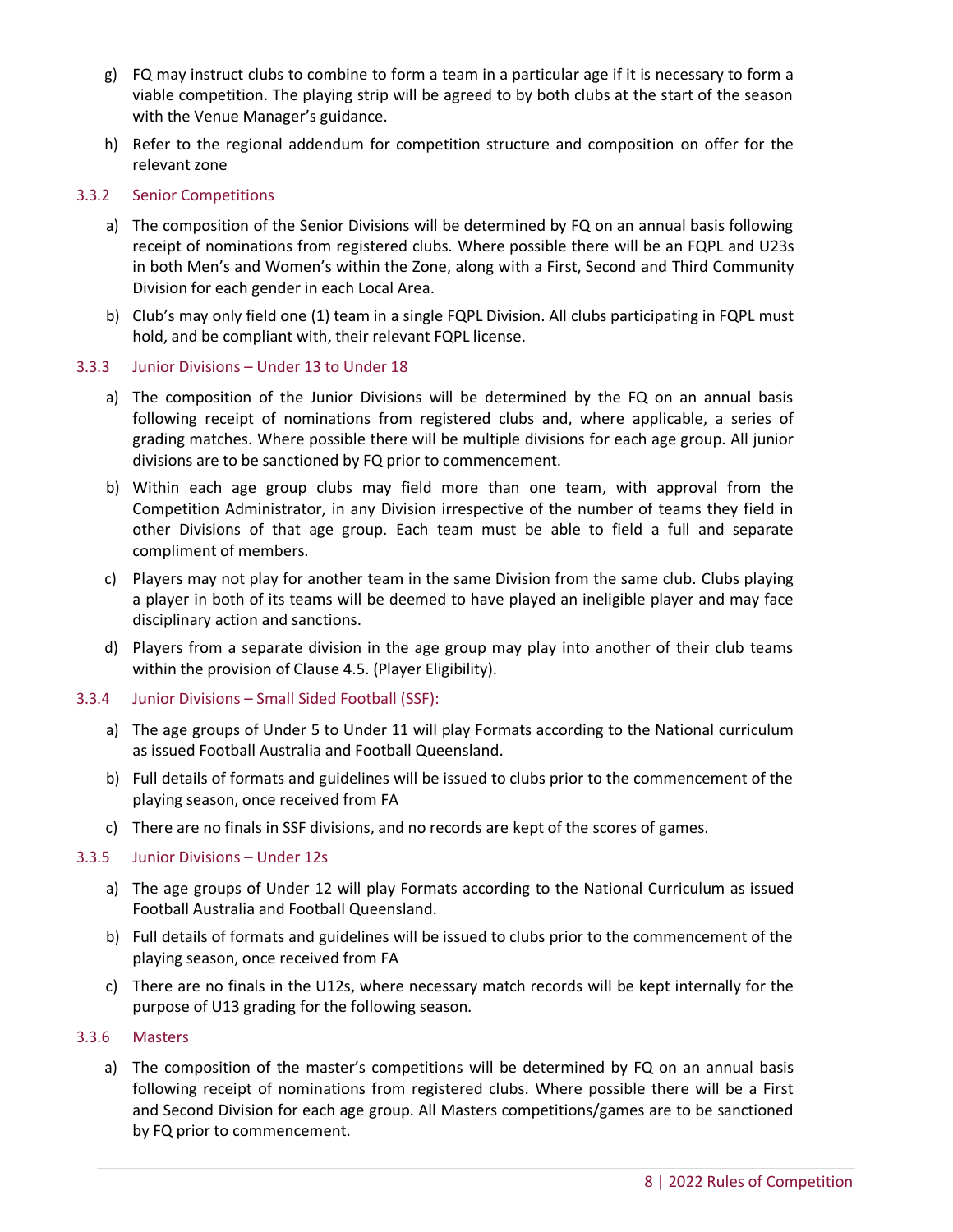- b) No Slide Tackles are allowed (including Goalkeepers). A Slide Tackle occurs when two or more players are challenging for the ball and any of them "slide" for the ball. Any challenge not made on two feet is to be considered a Slide Tackle. There must be a slide AND a tackle before the challenge can be penalised, but there does not have to be contact between the players. A player is considered to be challenging an opponent for the ball if the opponent is within a radius of one (1) metre of the player. These rules apply to a goalkeeper who chooses to play or attempts to challenge for the ball with his feet. They do NOT apply to a goalkeeper playing or attempting to play the ball with her hands.
- c) No tackling from behind is allowed. A tackle from behind will be penalised
- d) Within each division clubs may field more than one team however each team must be able to field a full and separate compliment of members.
- e) Players may not play for another team in that Division from the same club. Clubs playing a player in both of its teams will be deemed to have played an ineligible player and may face disciplinary action and sanctions.

#### <span id="page-8-0"></span>3.3.7 Additional Competitions:

- a) FQ may conduct additional competitions as it deems appropriate before, during or after the competition season, providing the rules and competitions are sanctioned by FQ for this competition prior to the commencement of the competition (includes cup competitions).
- b) All additional competitions are subject to (and should be read in conjunction with) these Rules of Competition and additional Rules. In the event of an omission or inconsistency between these Rules and the Additional Rules, Football Queensland will determine and rule on the interpretation.

#### <span id="page-8-1"></span>3.4 COMPETITION DETAILS:

#### <span id="page-8-2"></span>3.4.1 Match Scheduling:

- a) FQ will arrange and publish the dates, times, and venues of all junior and senior competitions on the competition management system (GameDay), considering advice from host clubs and venues on venue availability;
- b) Match scheduling for any competition should be completed no later than one (1) week prior to the commencement of each competition.
- c) All FQ matches take precedence in scheduling over non-FA affiliated matches at all Football Queensland Clubs.
- <span id="page-8-3"></span>d) The highest-level competition will take precedent over any other scheduled fixtures.

#### 3.4.2 Alteration to fixtures:

- a) Alterations to the fixture list should be made no less than 14 days in advance of the scheduled fixture and must include the written agreement of the opposing club.
- b) In the best interest of the fixture being played, FQ may alter the playing field and/or starting time for a game at short notice for extenuating circumstances such as the weather, fixture clashes, availability (or failure) of lighting, and extra time in other games. Under the above circumstances' clubs may be asked to negotiate alternative venue.
- c) In extenuating circumstances, within the 14 day window, Clubs may apply to FQ to alter a fixture without the approval of the opposing club. The application must be supported with relevant evidence.
- d) Designated catch-up, or cup fixture weekends, will only be used in the case of postponed or abandoned fixtures.
- e) Changes requested by clubs within the 14-day time period will not be considered by FQ, unless 3.4.2.c applies.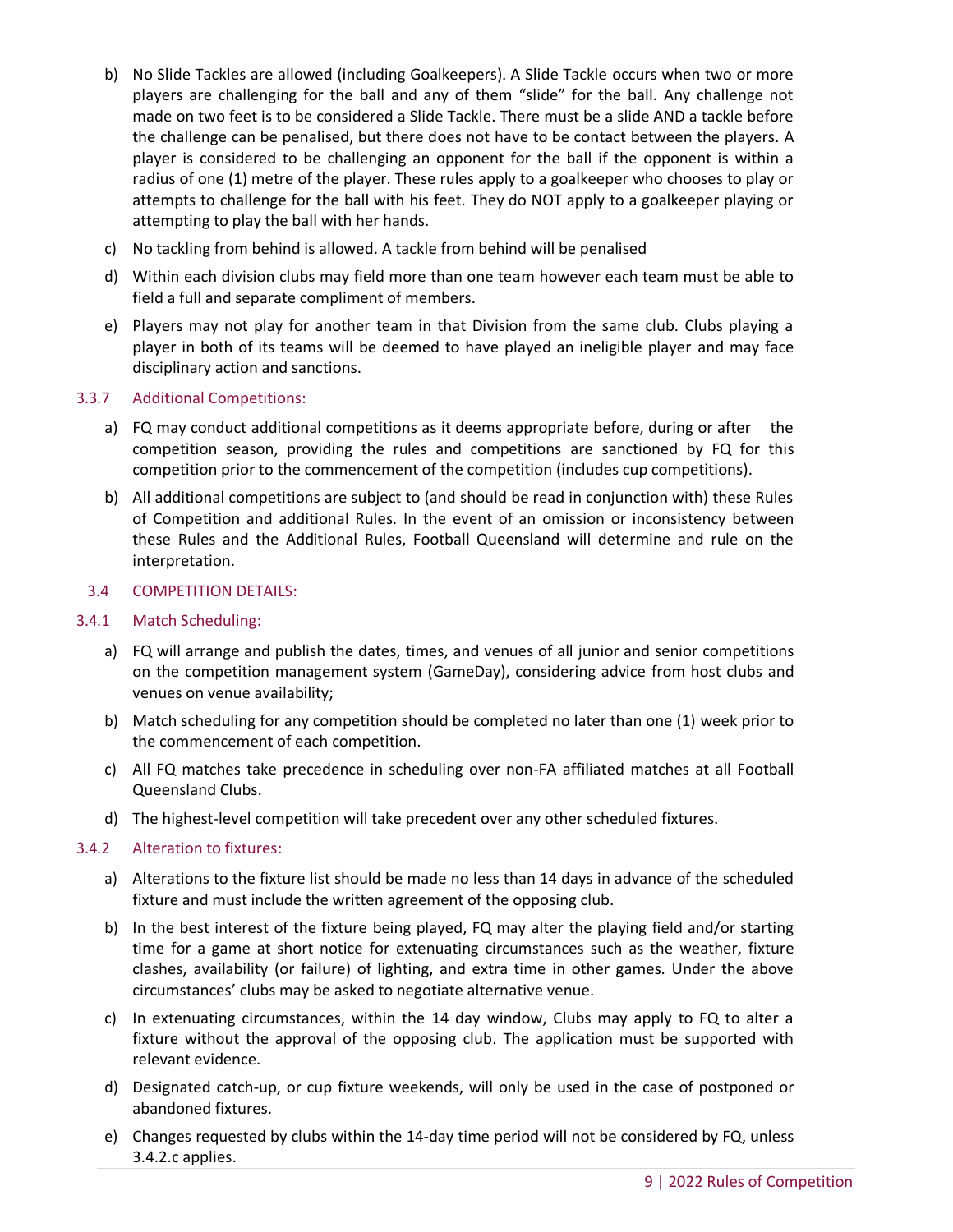f) FQ in its sole discretion reserve the right to decline any fixture alteration request. The decision on that matter is final and is not subject to appeal.

#### <span id="page-9-0"></span>3.4.3 Match Results:

- a) The following points will be awarded for matches during the Regular Season:
	- i. Win = 3 points
- ii. Draw = 1 point
- iii. Loss = 0 points
- iv. Bye = 0 points
- $v.$  No Result = 0 points
- <span id="page-9-1"></span>3.4.4 Duration of Matches – All age groups Junior/Senior:
	- a) Under 5 to 11 game times shall be as per [MiniRoos National Playing Formats and Rules](https://www.playfootball.com.au/sites/play/files/2020-01/Playing-Formats-and-Rules.pdf)
		- i. Under 5 will follow all U6 MiniRoos Football Guidelines.
	- b) The duration of matches for each age group are outlined in the table below. After normal time in each half, the match official may add on injury/stoppage time if required. The match official has the right to abandon any fixture match if, in their opinion, playing conditions compromise player safety.
	- c) There will be no time added in Junior games, unless there is a serious injury requiring an ambulance to be called to remove the injured player from the playing field.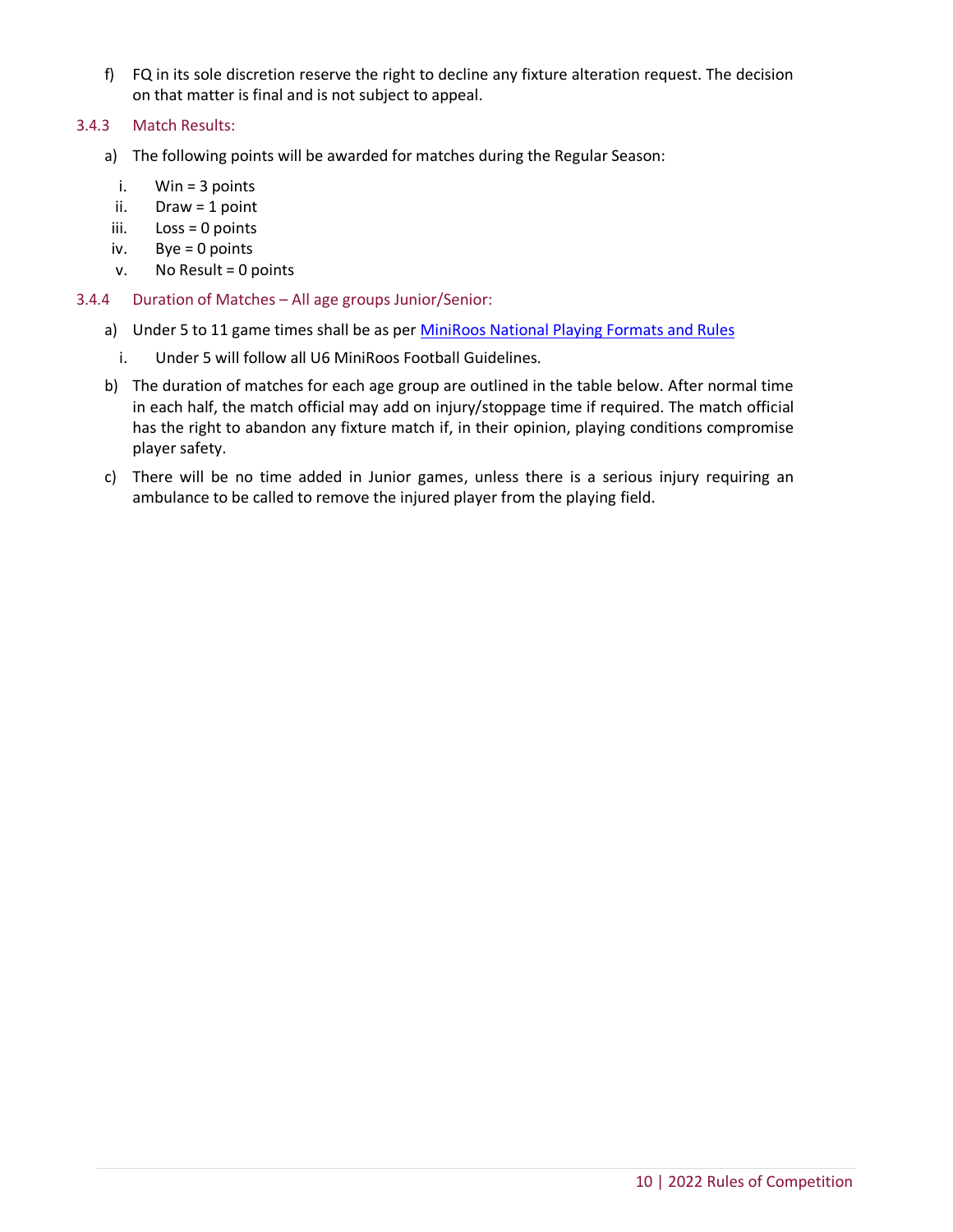| Competition    | <b>Duration</b>    | Interval  |
|----------------|--------------------|-----------|
| <b>Seniors</b> | $2x45$ mins        | 5-15 mins |
| Under 18       | $2x45$ mins        | 5-15 mins |
| Under 17       | $2x45$ mins        | 5-15 mins |
| Under 16       | $2 \times 40$ mins | 5-10 mins |
| Under 15       | $2 \times 40$ mins | 5-10 mins |
| Under 14       | $2 \times 35$ mins | 5 mins    |
| Under 13       | $2 \times 30$ mins | 5 mins    |
| Under 12       | $2 \times 25$ mins | 5 mins    |

#### <span id="page-10-0"></span>3.4.5 Procedures to Determine Placing after Regular Season:

- a) The position of each team at the conclusion of the regular season will be determined based on the following criteria:
	- i. Highest number of points accumulated during the Regular Season.
- b) If two (2) or more teams are level on points accumulated in any junior/senior division, the following criteria shall be applied, in order, until one (1) of the teams can be determined as the higher ranked:
	- i. Highest goal difference.
- ii. Highest number of goals scored.
- iii. Highest number of points accumulated in matches between the teams concerned.
- iv. Highest goal difference in matches between the teams concerned.
- v. Highest number of goals scored in matches between the teams concerned.
- vi. Play off between the teams at time and venue as determined by FQ.

#### <span id="page-10-1"></span>3.4.6 Substitution of Players:

- a) For all FQPL Men's First Team Regular Season matches, each team will be permitted to use a maximum of five (5) substitutes;
	- i. To reduce disruption to the match, each team will have a maximum of three (3) opportunities to make substitutions during the game; substitutions may also be made at half-time;
- ii. If either team make a substitution at half-time, this will not count as one (1) of the three (3) opportunities for either team;
- iii. If both teams make a substitution at the same time, this will count as one (1) of the three (3) opportunities for each team;
- iv. First Teams will be permitted to have up to a maximum of 16 players (4 outfield, 1 RGK or 5 outfield) listed on the match sheet.
- v. Teams will be awarded one (1) additional substitution opportunity in extra time, in the event any of the above competitions proceed to extra time.
- b) For all other divisions, unlimited interchange will be permitted, with no more than five (5) substitute players permitted to be named on the team sheet.
- c) Only players names correctly listed on the team sheet are permitted to take part in the match.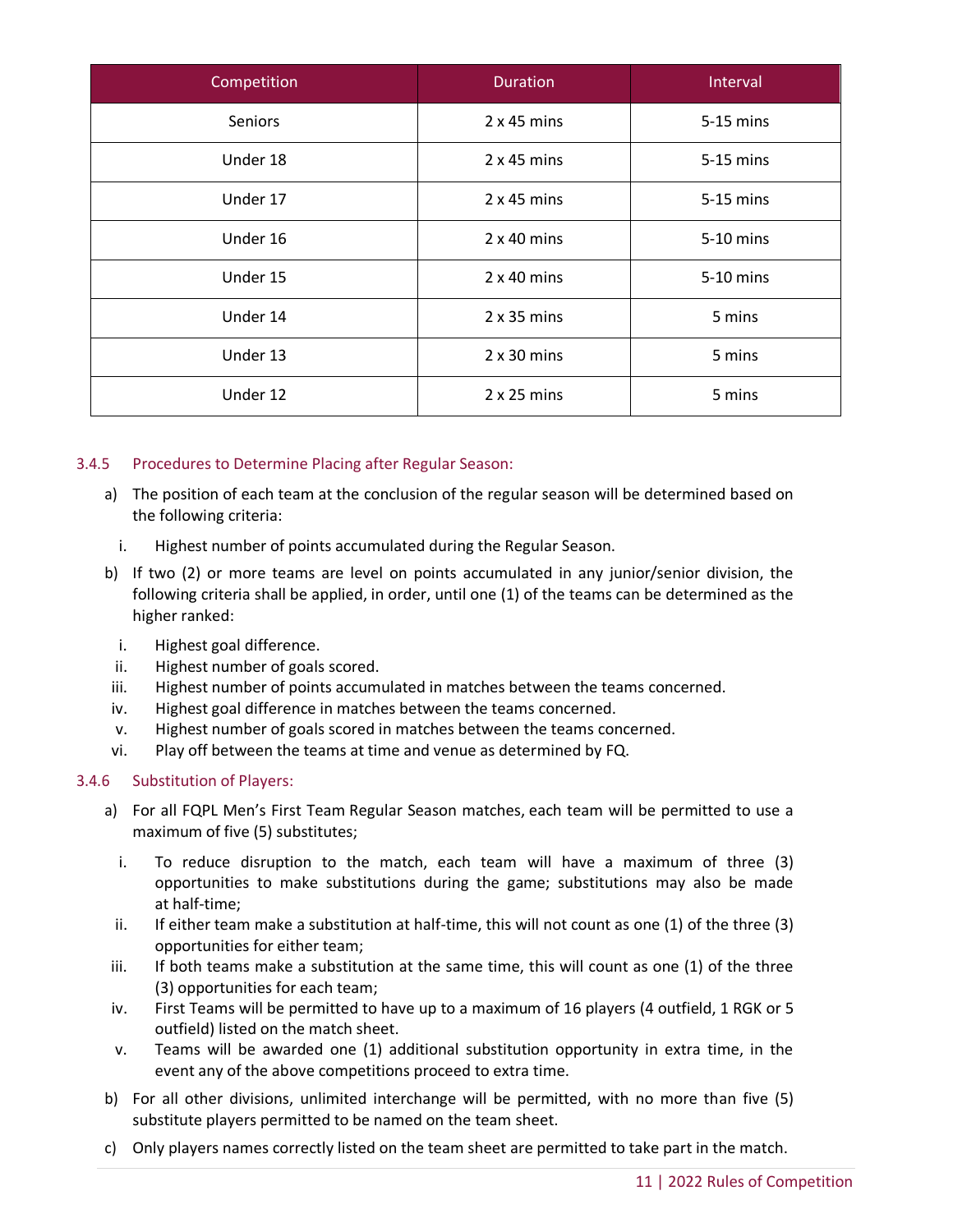#### <span id="page-11-0"></span>3.5 INCOMPLETE FIXTURES:

- a) In such cases where it can be proven beyond reasonable doubt that spectator interference causing abandonment has been inspired by a person or persons directly associated with any Member Club, that Member Club may be deemed guilty of serious misconduct through association and shall be liable to such penalty as determined by FQ. (See Appendix  $1 -$ Schedule of Fines & Charges).
- b) Any team which causes a match to be terminated before its natural conclusion through actions of their own participants shall be deemed to have committed misconduct against FQ and the offending club will be liable to such penalty as determined by FQ (See Appendix 1 – Schedule of Fines & Charges).
- c) Any match abandoned as a result of the actions of their own participants will, in addition to the above, have their match deemed as a forfeit to the opposition.

#### <span id="page-11-1"></span>3.6 APPLICATION FOR DEPARTURE FROM FIXTURES:

- a) Any application for departure from fixtures shall be in writing to the CA at least fourteen (14) working days prior to the date scheduled. Each request will be determined on its merits.
- b) Any team with 4 or more players unavailable due to football representative duties approved by FQ may be entitled to have their match postponed. Applications must be made at least fourteen (14) working days prior to the scheduled fixture.
- c) A club may make an application to FQ to postpone a fixture in the event of unforeseen circumstances. FQ may request the club to supply supporting evidence. FQ in its sole discretion reserve the right to decline any departure request. The decision on that matter is final and is not subject to appeal.

#### <span id="page-11-2"></span>3.7 NON-PARTICIPATION IN A MATCH (FORFEITS):

- a) In the event that a home or visiting team is not ready to commence a match within fifteen (15) minutes of the scheduled kick-off time (including the readiness of the venue; e.g. goal netting, line-markings, etc), the match will be deemed a forfeit and the opposing team shall be awarded the full points and be deemed to have won the match by a score of three (3) goals to nil (0); unless circumstances are beyond their control.
	- i. Any club who receives a forfeit due to venue standards must contact FQ via email prior to 12pm of the next business day and outline the events that led to the match not being played.
- ii. A team deemed to have forfeited a match in the above circumstance may submit a request to replay the match within 3 days of the forfeit if they believe the forfeit was caused due to extenuating circumstances. FQ will review the request and deliver a determination, the determination of FQ is final and not subject to appeal.
- b) Should a Club forfeit a match prior to kick-off, the opposing team shall be awarded the full points and be deemed to have won the match by a score of three (3) goals to nil (0).
- c) Should a Club abandon or forfeit after a match has commenced, the opposing team shall be awarded the full points and be deemed to have won the match by a score of three (3) goals to nil (0), or the actual goal difference, whichever is the greater.
- d) A Club who forfeits a match will be subject to penalties by FQ (See Appendix 1 Schedule of Fines & Charges), plus compensation of their opponents as adjudicated by FQ.
- e) Any team refusing or failing to play the team against which it has been drawn, shall be deemed to have forfeited the game.
- f) Any team that has forfeited a match on three (3) or more separate occasions in the same competition will be issued a show cause as to why they should not be withdrawn from the competition. The decision of FQ to withdraw a team from a competition shall be in its absolute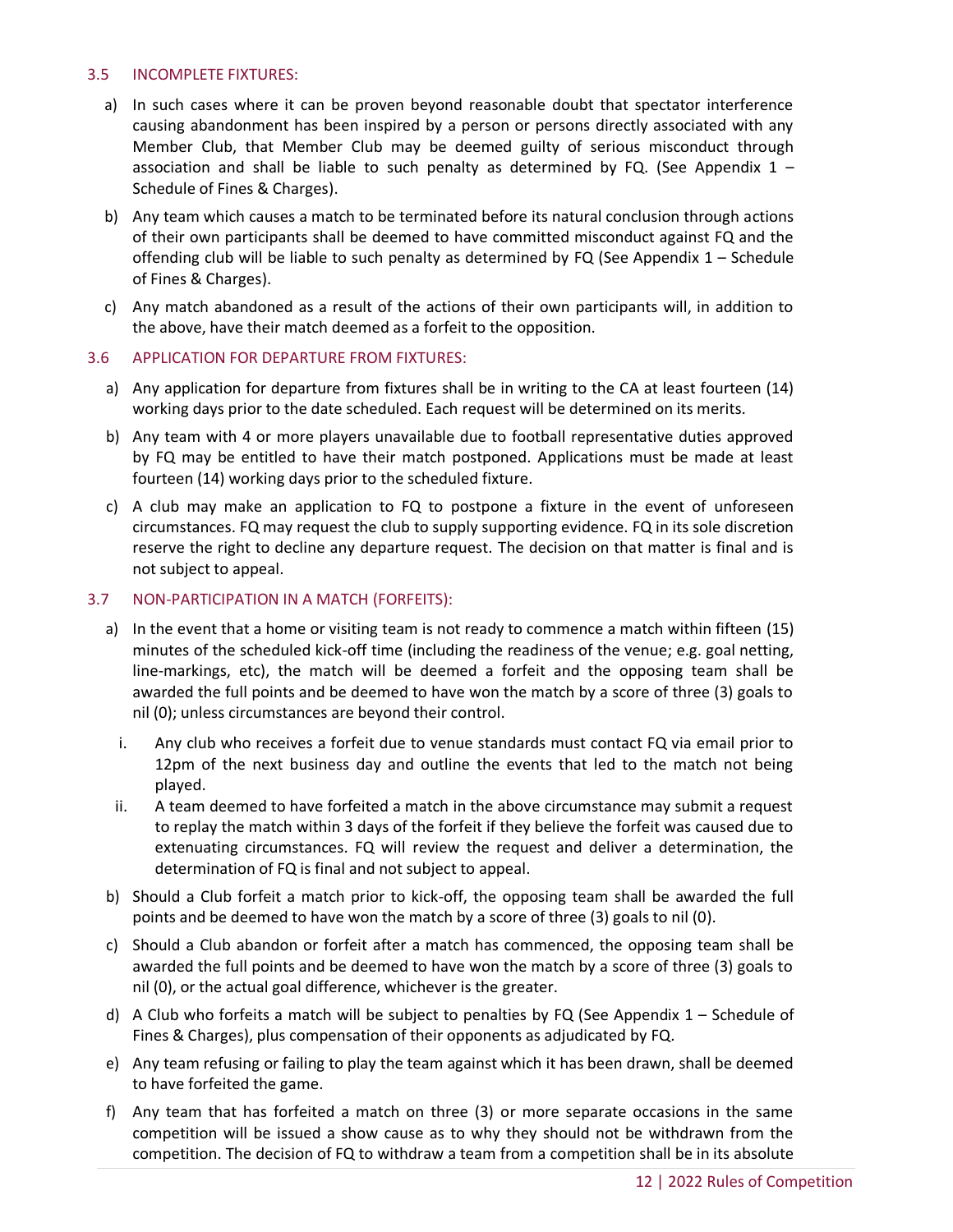discretion and is not subject to appeal.

#### <span id="page-12-0"></span>3.8 WITHDRAWAL FROM COMPETITION SEASON:

- a) If any team in the competition withdraws, or is removed/suspended during the fixture season, the following will apply accordingly;
	- i. If the first cycle (round) of fixtures wasn't completed in its entirety, then the recorded results for that team will be deleted and a Bye in the competition may be substituted;
	- ii. If the second, or subsequent, cycle (round) of fixtures wasn't completed in its entirety than the results of the uncompleted cycle will be deleted while the results for all completed cycles will remain.
- b) FQ may re-arrange the draw so that the teams that were due to play the withdrawing team have a bye. Where the competition already had a bye in each round, FQ may change the draw as it sees fit to eliminate the bye.
- c) FQ reserves the right to negotiate with another club/team to come into the competition as a replacement. FQ also reserves the right to decide how points are attributed to the replacement team for the remainder of the season.
- d) The withdrawn club involved will be subject to potential disciplinary action, sanction, and penalties by FQ (See Appendix 1 – Schedule of Fines & Charges).

#### <span id="page-12-1"></span>3.9 ADDITION TO COMPETITION SEASON:

- a) If a club or team requests to be added to the competition and is successful, then the following will apply;
	- i. If a team enters on or before 50% of the first round (cycle) of fixtures has been played, then the team will replay any missed matches from that round.
- ii. If a team enters after 50% of the first round (cycle) of fixtures but before the first round has been completed, then the team will not play any missed fixtures and all future fixtures involving the new team will be played for no points until the next round of fixtures starts.
- iii. The above will also apply to the second, and any subsequent, round of matches.
- b) For the purpose of the above, the 50% mark of fixtures for an 8, 10, and 12 team competition is round 3, 4 and 6 (and their corresponding second and subsequent round fixtures).
- c) In the event these provisions create an anomaly, or are impossible to adhere to, then FQ will determine, in its sole discretion, the application of the above rules.
- d) The club of the additional team involved will be subject to the relevant penalties by FQ. (see appendix 1 – Schedule of Fines and Charges).

#### <span id="page-12-2"></span>3.10 DELAYED, POSTPONED AND CANCELLED MATCHES:

- a) Matches may be postponed or delayed by FQ on advice from match officials, nominated representatives and venue clubs.
- b) FQ reserve the right to reschedule all postponed matches at a place and time as it sees fit. Consideration will be taken as to where games were to be played.
- c) FQ reserves the right to record any outstanding fixtures that have not been completed by no later than one (1) week after the conclusion of the fixture season as a 0-0 draw.
- d) FQ may decide as its sole discretion and in consultation with the host Club/Venue to postpone an earlier match/s to ensure later match/s still proceed.

#### <span id="page-12-3"></span>3.11 SUSPENDED OR ABANDONED MATCHES:

a) Once a match has commenced, the Match Referee has sole responsibility to determine if the match should be suspended or abandoned due to severe adverse weather conditions or matters that may compromise the safety of the participants of the match.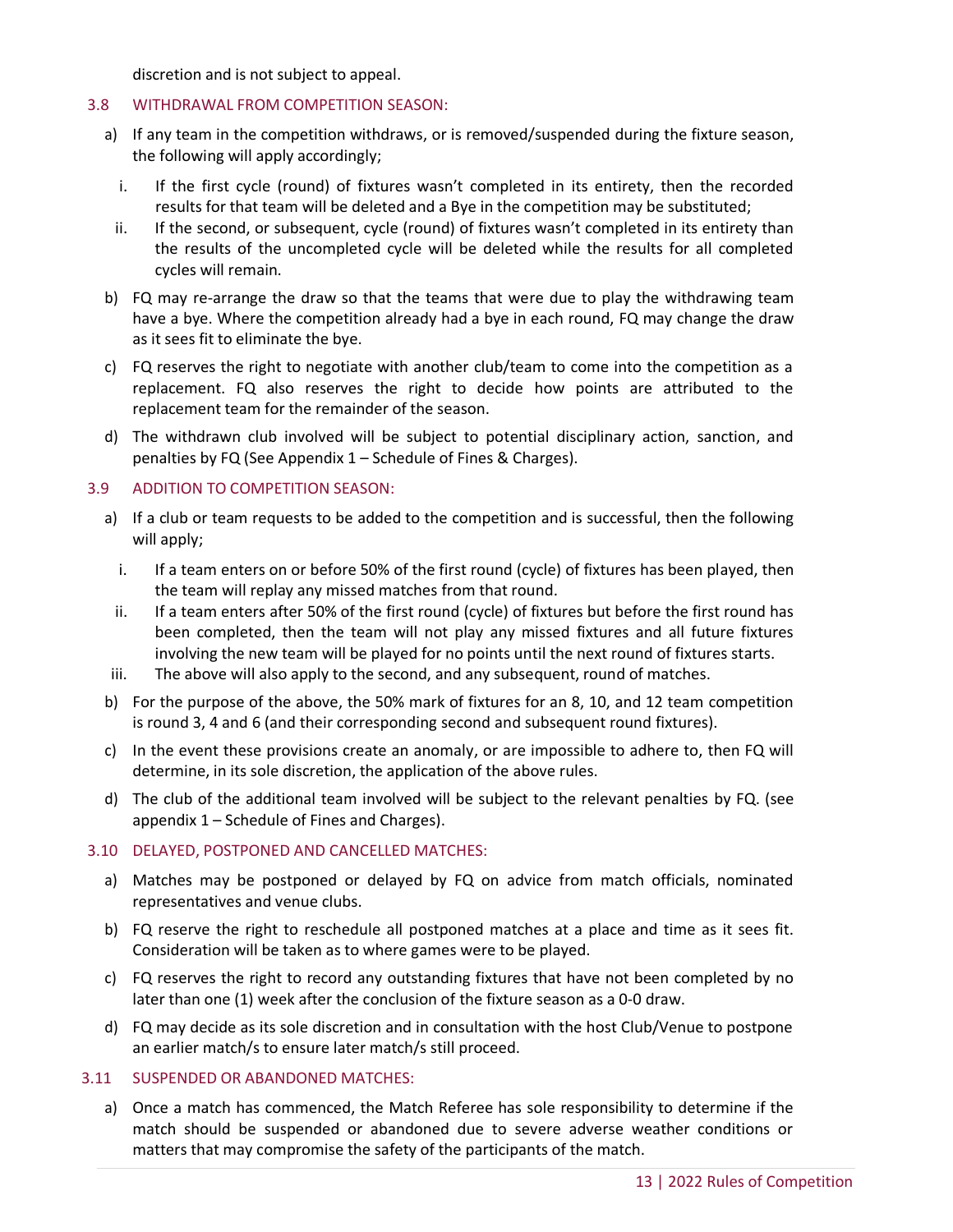b) Where a match is abandoned due to adverse weather conditions, the match shall be replayed unless 50% of the match has been played, in which case the result at the time of the abandonment shall stand as the result of the game.

#### <span id="page-13-0"></span>3.12 REQUEST FOR REPLAY OF ABANDONED MATCH:

- a) Should a fixture be abandoned, FQ shall take into consideration the following factors when considering a request for a replay:
	- i. Reasons why the fixture was abandoned.
- ii. The time of abandonment.
- iii. The result at the time of abandonment
- iv. The impact on the final league standing of this fixture.
- b) Any Club who is found to be responsible, either directly or indirectly, for the abandonment of a fixture, may be subject to disciplinary sanctions (i.e., loss of points and fines), to be determined by FQ (See Appendix 1 – Schedule of Fines & Charges);
- c) FQ may decide to direct any of the following outcomes in the case of play abandonment due to the action of one or both teams:
	- i. That the match be replayed.
- ii. The game be recorded as a 3-0 win in favour of the opposing team, unless the score at the time of abandonment was of a greater margin in favour of the opposing team, and the points will be awarded to the opposing team.
- iii. The game be recorded as "NO RESULT" no points or goals to be awarded to either team.
- iv. Impose a fine, suspend, expel, or take whatever disciplinary action it deems necessary against the offending club/s, player/s, and official/s.

#### <span id="page-13-1"></span>3.13 FINALS SERIES DETAILS:

#### <span id="page-13-2"></span>3.13.1 Format:

- a) The top four (4) teams at the conclusion of the Regular Season will participate in the Finals Series.
- b) The tables below explain the finals format for each competition.

| Competitions                       | <b>Final Type</b>        | <b>Teams</b>                       |  |  |
|------------------------------------|--------------------------|------------------------------------|--|--|
|                                    | Semi Final 1             | $3^{\text{rd}}$ vs $4^{\text{th}}$ |  |  |
| FQPL Men, Women, U23s and<br>Youth | Semi Final 2             | $1st$ vs $2nd$                     |  |  |
|                                    | <b>Preliminary Final</b> | Loser Semi 2 vs Winner Semi 1      |  |  |
|                                    | <b>Grand Final</b>       | Winner Semi 2 v Winner Preliminary |  |  |

| <b>Competitions</b>                                 | <b>Final Type</b>  | Teams                         |
|-----------------------------------------------------|--------------------|-------------------------------|
|                                                     | Semi Final 1       | $2^{nd}$ vs $3^{rd}$          |
| Community Men, Women,<br><b>Juniors and Masters</b> | Semi Final 2       | $1st$ vs $4th$                |
|                                                     | <b>Grand Final</b> | Winner Semi 1 v Winner Semi 2 |

c) The team which finished in the higher position at the conclusion of the Regular Season will be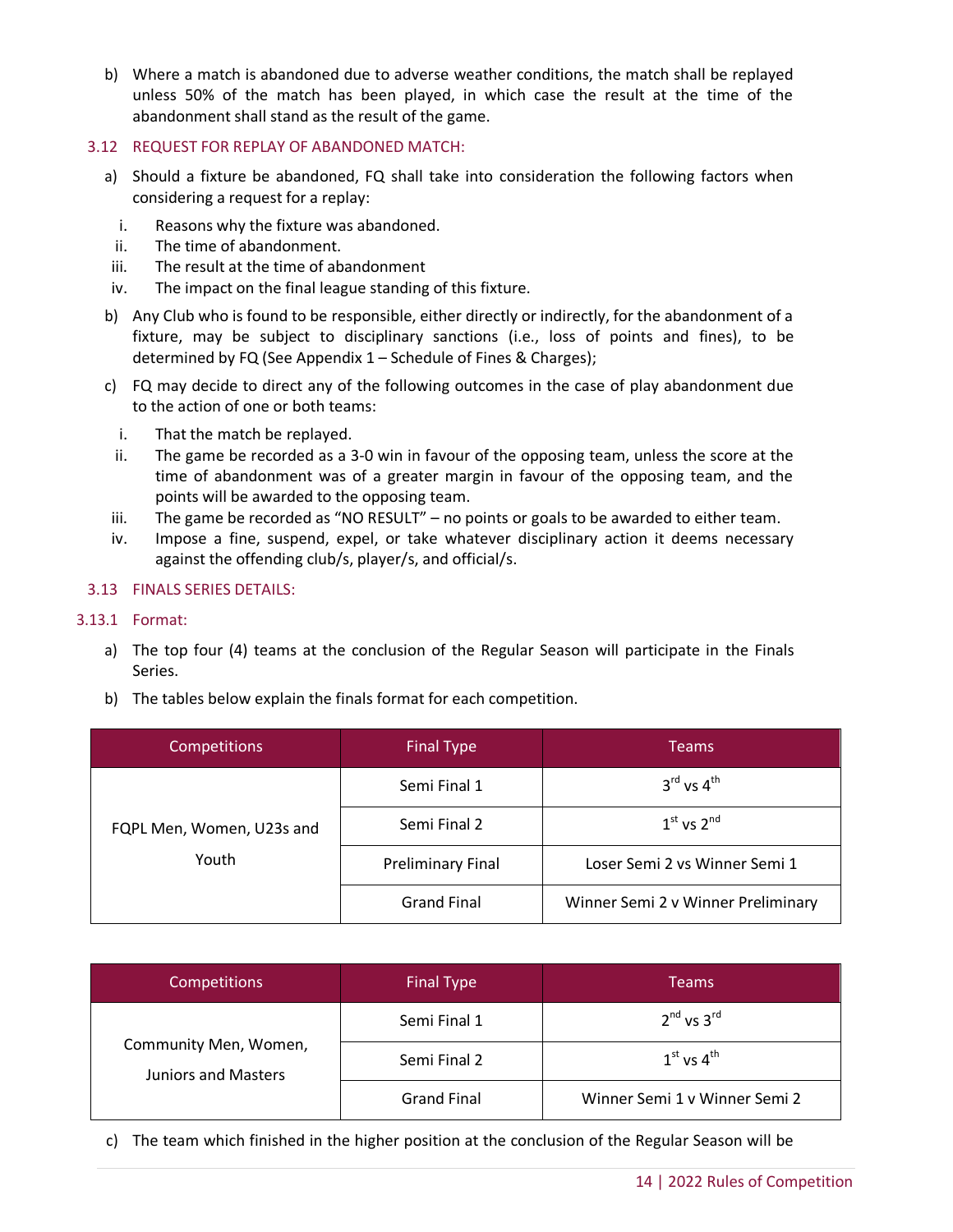considered the home team.

#### <span id="page-14-0"></span>3.13.2 Location:

- a) All finals (excluding the Grand Final) will be held at the home team venue, subject to the venue being suitable to host finals fixtures. FQ is the sole determinant on whether a venue is suitable to host a final.
- b) Clubs who have the right to host may waive their right to host a final, in which case FQ becomes the sole determinant on the location of the final.
- c) FQ may choose to honour any pre-existing agreement pertaining to the location of Finals and/or Grand Finals. This may include, but is not limited to, the following scenarios.
	- i. The rights to host the Finals/Grand finals alternates between two (or more) venues on an annual basis.
- ii. Finals/Grand Finals are played in a single location on an annual basis.
- iii. The right to host all Finals/Grand Finals is determined on the outcome of a single competition.
- d) Where there is already no pre-existing agreement for the hosting rights of Grand Finals. FQ may allow clubs to apply for the rights to host. A formal process will be followed, and any decision made by FQ is final and not subject to appeal.

#### <span id="page-14-1"></span>3.13.3 Procedures to Determine the Winner of all Competitive Finals Series

- a) In general, If, at the conclusion of any match in the Finals Series, the scores between the teams are equal, then extra time of two (2) equal periods of fifteen (15) minutes for senior men and women, and 10 minutes for all other divisions and ages, will be played. The conditions of FIFA Law 8 will apply.
- b) If scores remain equal at the conclusion of both periods of extra time, penalty kicks will be taken, in accordance with FIFA Laws of the Game, to determine the winner of the match.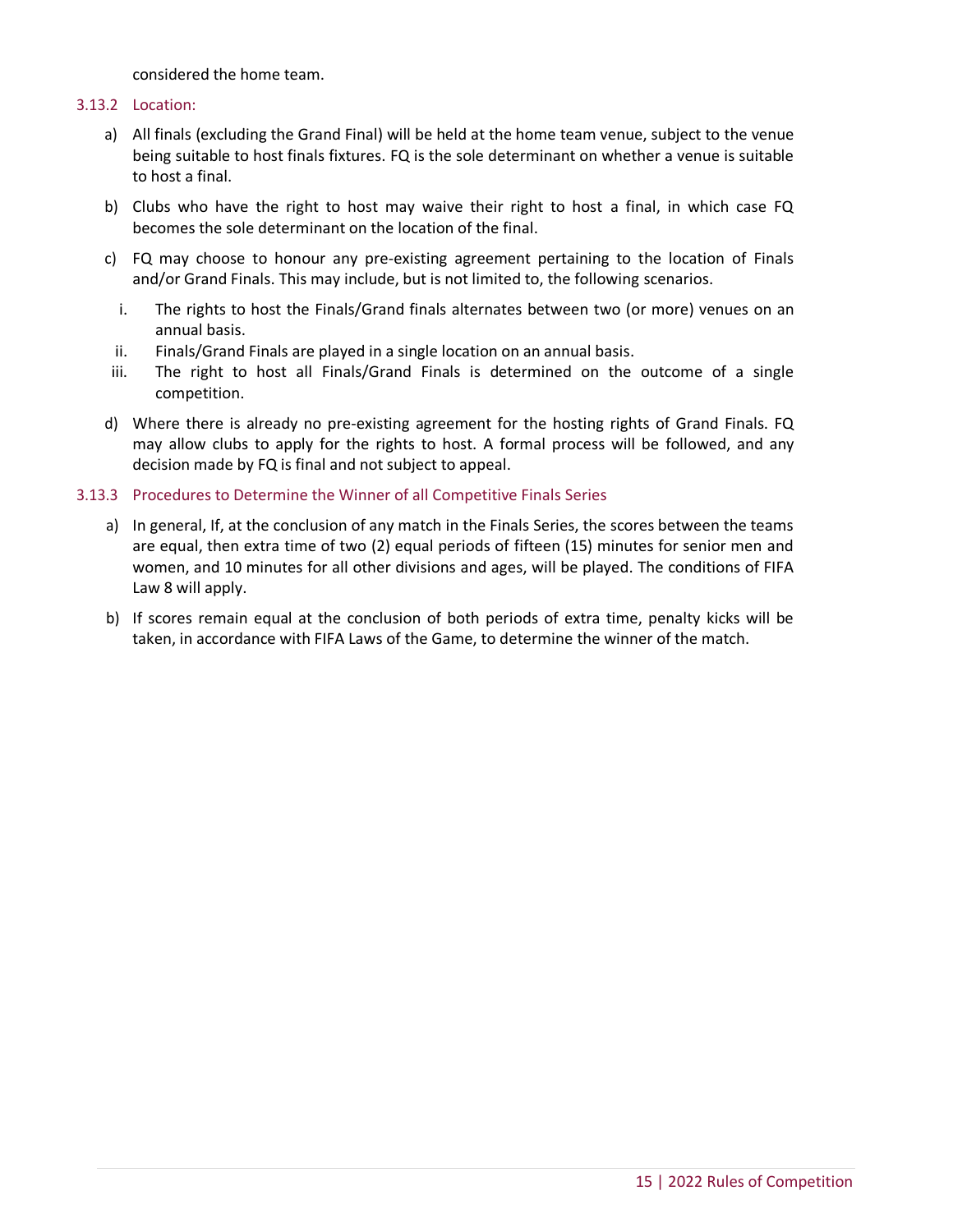### <span id="page-15-0"></span>4 PLAYER REGISTRATION AND ELIGIBILITY:

#### <span id="page-15-1"></span>4.1 PLAYER REGISTRATION:

- a) All players participating in competitions under the jurisdiction of FQ, may only be registered as Amateur Players in line with the provisions established in the National Registration Status and [Transfer Regulations.](https://www.footballaustralia.com.au/sites/ffa/files/2021-11/21-09%20National%20Registration%2C%20Status%20and%20Transfer%20Regulations%20%28Final%29.pdf)
- b) Amateur Players are permitted to be registered at any time. However, Amateur players are not permitted to re-register with another club within their zone after 30th June each year. This is only applicable to players within the same zone, players from another zone (or member federation) are also permitted to register at any time. These players may still be subject to finals eligibility clauses.
- c) New registrations outside the regular registration period must appear on the active player report, available from PlayFootball, in order for the newly registered player to be included in the next competition game.
- d) The registration of a player with a Club is effective from the date of registration as approved (made active) on Play Football online registrations. Unless cancelled earlier, registration is effective from the date of registration until 31st December of that year.

#### <span id="page-15-2"></span>4.2 AMATEUR PLAYER REGISTRATION PROCESS:

- a) When registering an Amateur Player for the season, the Club must complete the Registration process as defined by FA and FQ on the National Online Player Registration System. In 2022 that will be the PlayFootball system.
- b) Football Queensland will request any [International Transfer Certificates](https://www.footballaustralia.com.au/sites/ffa/files/2021-02/Guide%20to%20ITCs%20and%20Minor%20Applications%20%28ITCs%29%20%282021%29%20Final.pdf) (ITC) necessary for players that were last registered with an overseas Federation.
- c) On fulfillment of all requirements, the Player will be registered to FQ.

#### <span id="page-15-3"></span>4.3 PLAYER INSURANCE:

a) Personal Accident, Management Liability and Associated Public Liability Insurance cover is taken out by Football Queensland through GowGates insurance brokers. Policy details and claims procedures are available on the FQ website.

#### <span id="page-15-4"></span>4.4 VISA PLAYERS:

- a) If the player's country of birth is not Australia, clubs must check the player's residential/visa status prior to registration. Clubs must abide by all appropriate regulations as advised by Football Australia and Football Queensland;
- b) Football Queensland will request any International Transfer Certificates (ITC) necessary for players that were last registered with an overseas Federation.
- c) The number of Visa players a Club is permitted to sign can be found below.
	- i. The number of visa players permitted for an FQPL squad is subject to the relevant FQPL License.
	- ii. The number of Visa Players permitted for all other squads is unlimited.

#### <span id="page-15-5"></span>4.5 PLAYER ELIGIBILITY:

- <span id="page-15-6"></span>4.5.1 General:
	- a) The eligibility of a player to participate in matches under the jurisdiction of the FQ is finalised upon receipt and approval of all necessary forms and appropriate clearances by FQ;
	- b) A player is eligible to play in matches under the jurisdiction of FQ, provided they are registered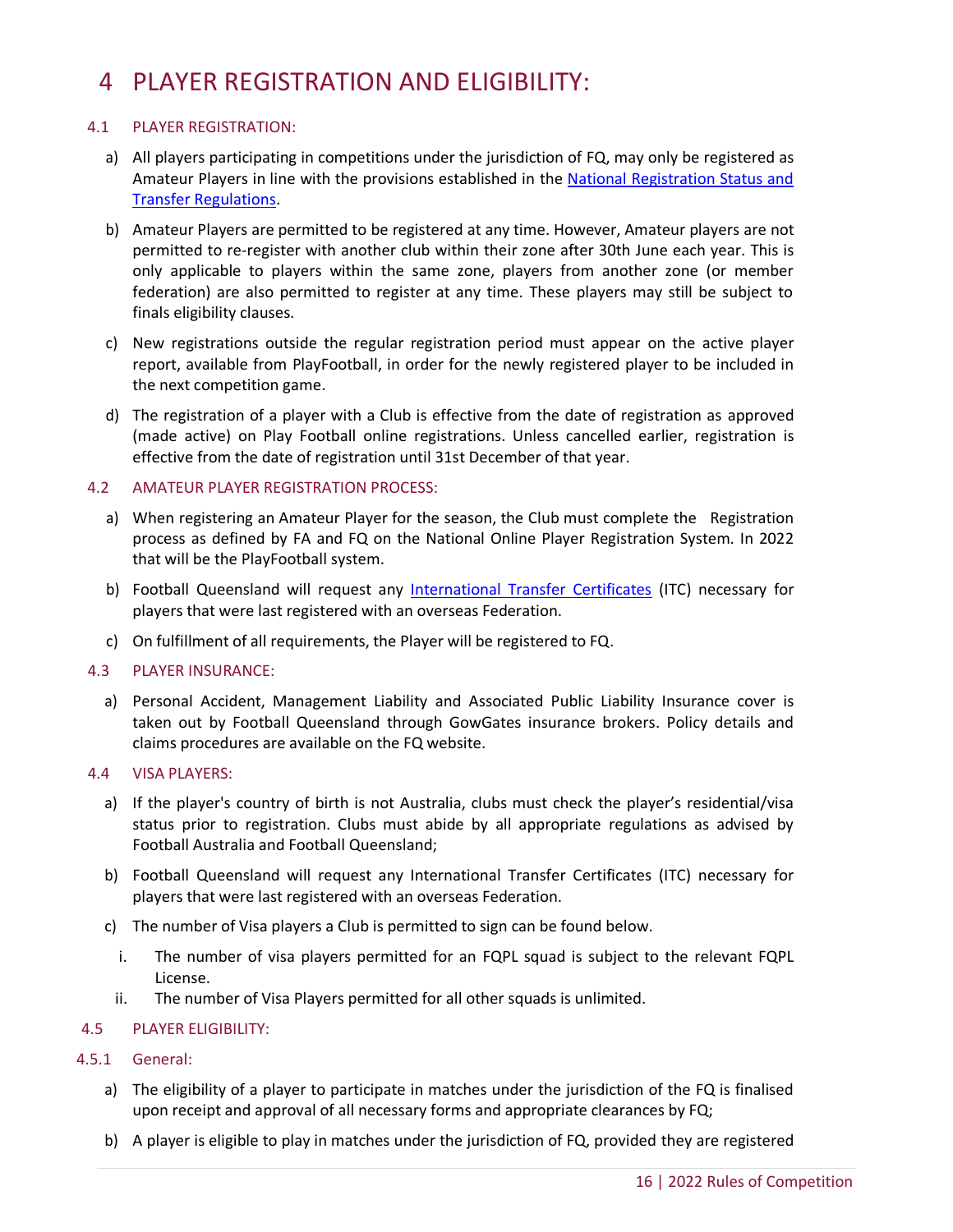in line with Football Australia National Registration Status and Transfer Regulations and Football Queensland Registration Procedures.

- c) A player is eligible to play in matches under the jurisdiction of FQ, provided they are not under suspension by any Federation; it is the responsibility of the player and club to be aware of their suspension status.
- d) A registered player is eligible to take part in matches under the jurisdiction of FQ provided their name appears on the team sheet prior to the commencement of the match, or by the conclusion of half-time as outlined in the Competition Rules;
- e) For matches using substitution rules, a player who is listed as a Reserve and does not take the field is deemed not to have played;
- f) For matches using interchange rules, any player who is listed on the team sheet is deemed to have played, unless marked DNP (did not play) by the match officials.

#### <span id="page-16-0"></span>4.5.2 Senior Competition

- a) Players must be turning 16 years of age (male), or 15 years of age (female), during the calendar year to register to play in senior men and women competitions. Players who are eligible may play in both the senior competitions and in the junior competition they qualify for.
- b) Eligible junior players can be borrowed into senior competitions without restriction.
- c) There will be no restriction on the movement of players between FQPL and U23 match-day squads on a week-to-week basis.
- d) Clubs may demote a maximum of four (4) players from the previous round to a single division lower. They may not demote a player more than one (1) division in a given round. E.g. A player cannot be demoted from Division 1 to Division 3.
- e) If an FQPL player has played one third (1/3) of competitive fixtures in the FQPL competition, they will be ineligible to play outside the FQPL and Under 23 competitions.
- f) Players who are deemed finals-eligible in any division are also deemed finals-eligible for any higher division.
- g) Players who participate in the master's competition, are also eligible to participate without restriction in the Senior Competitions.
- h) Players who are deemed eligible for finals in their respective junior competitive competition are able to be borrowed into the Senior Teams' Finals Series without restriction.

#### <span id="page-16-1"></span>4.5.3 Junior Competition

- a) Players must participate in their eligible age unless the Club has insufficient players of that age for a team. In that circumstance, players one (1) age below may be included to make a team.
- b) The integrity of the highest-level division in each age group should receive priority. Wherever possible FQ are required to provide a top tier Division 1 competition in every designated junior competitive age group U13 - U17.
- c) A team using a player from a lower division/age group at the expense of available players from their own team is in breach of the spirit of this rule and may be subject to disciplinary action.
- d) Players may play up one (1) age group into any division except in the following circumstances
	- i. The age group the player currently plays in, and seeks to play in, has two (2) or more divisions. In which case, the player may only play one (1) division lower than the level they currently play at. For example, an U14 Division 1 player may only be permitted to play up into a U15 Division 2 team, they will be ineligible to play into the clubs U15 Division 3 team.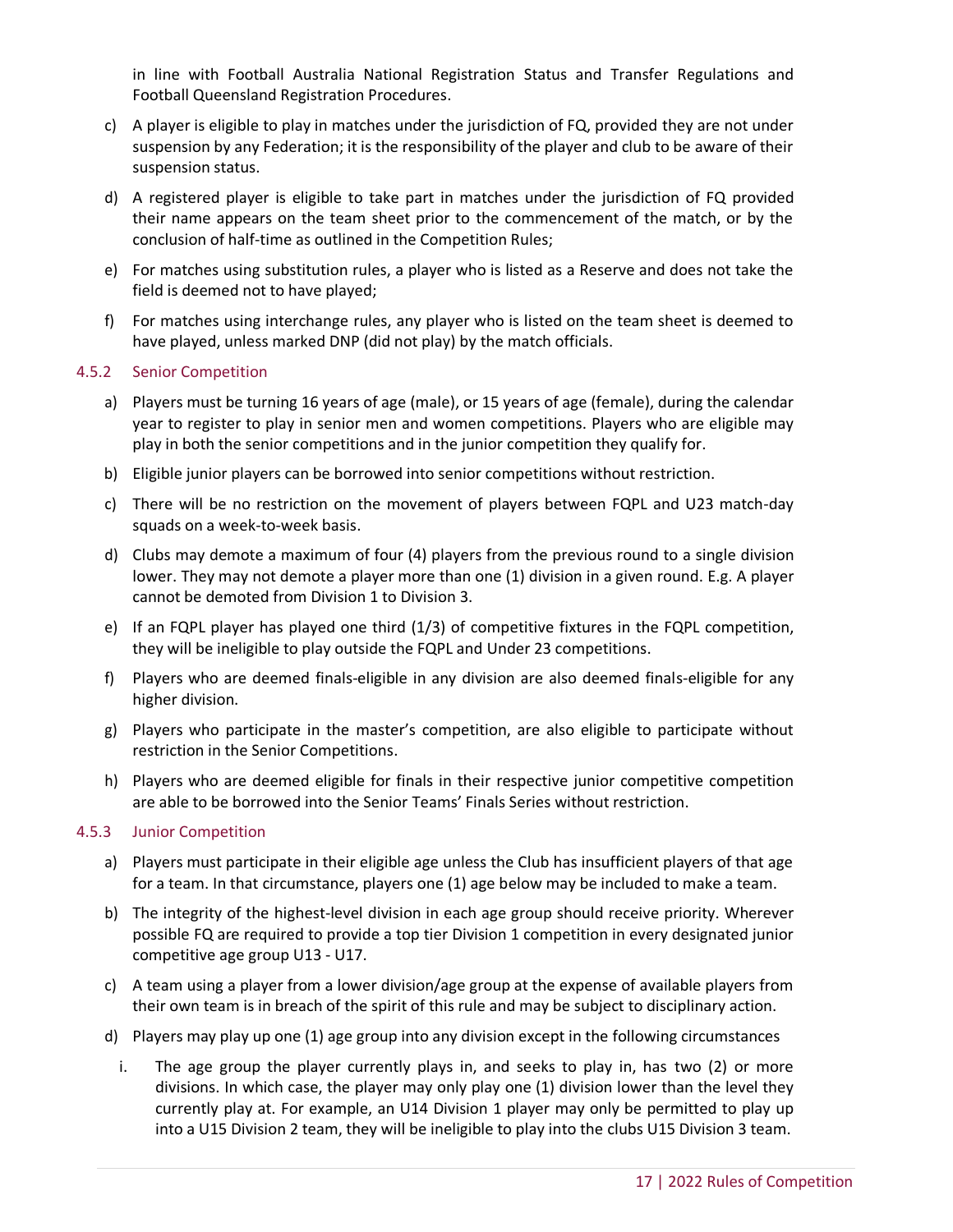- e) Players who are deemed eligible for finals in their junior competition are able to be borrowed into Senior Teams' Finals Series without restriction.
- <span id="page-17-0"></span>4.5.4 Small Sided Football
	- a) Players must turn at least four years of age during the calendar year to register.
	- b) Clubs may apply to FQ to run their own internal MiniRoos competition. FQ may decline this application in its absolute discretion, this is not subject to appeal.
	- c) In the event FQ grants the application all players must still be registered on the National Registration System.

#### <span id="page-17-1"></span>4.5.5 Player Eligibility for Finals

- a) To be eligible to play in the Finals Series, a player must have played at least one third of all competitive fixture matches for that club in a single competition.
	- i. For the avoidance of any doubt, the minimum number of games to be played will be one third of matches excluding byes. E.g. a 21-round season with three (3) byes will require six (6) games to become finals eligible not seven (7).
	- ii. Where the number of games cannot be divided wholly by three (3) the number of games required to be finals eligible will be rounded down to the nearest whole number.
- b) Prior to the Final series, players who have played an equal or greater number of games in a higher division than a lower division will be classified as a higher division player. This is not applicable to juniors playing in seniors as they can be borrowed without restriction. It also not applicable to age groups e.g. an Under 13 player will not be re-graded as an U14 player.
- c) For the purpose of clarity, U12s do not have a division assigned and are eligible to play into the U13 Finals Series.
- d) Clubs are encouraged to seek clarification with the CA if in doubt about a player's finalseligibility status.
- e) Players who have registered with the requisite number of games required for finals eligibility to be played but are unable to play due to extenuating circumstances e.g., injury, may make an application to the CA for dispensation to be finals eligible.

#### <span id="page-17-2"></span>4.5.6 Regrading of Players

- a) Players who have played one third of all competitive fixture matches for that club in a higher division will be regraded as a higher division player.
	- i. In the event that this is spread out over multiple divisions the player will be regraded into the division they have played the greatest number of games. If this is equal, then it will be the higher division of the two.
- b) The number of games a player is allowed to be borrowed before they are regraded is dependent on the competition size they are being borrowed into.
	- i. For the avoidance of any doubt, a player will be regraded after they have played one third of matches, excluding byes, in a higher division. E.g. a 21-round season with three (3) byes allows a player to be borrowed for six (6) games before being regraded, not seven (7).
- ii. Where the number of games cannot be divided wholly by three (3), the number of games a player can be borrowed before being regraded will be rounded down to the nearest whole number.

#### <span id="page-17-3"></span>4.6 PLAYER INELIGIBILITY:

a) Any player not registered in adherence with the [Football Australia National Registration](https://www.footballaustralia.com.au/sites/ffa/files/2021-11/21-09%20National%20Registration%2C%20Status%20and%20Transfer%20Regulations%20%28Final%29.pdf) Status [and Transfer Regulations,](https://www.footballaustralia.com.au/sites/ffa/files/2021-11/21-09%20National%20Registration%2C%20Status%20and%20Transfer%20Regulations%20%28Final%29.pdf) Football Queensland Registration Procedures for the current season,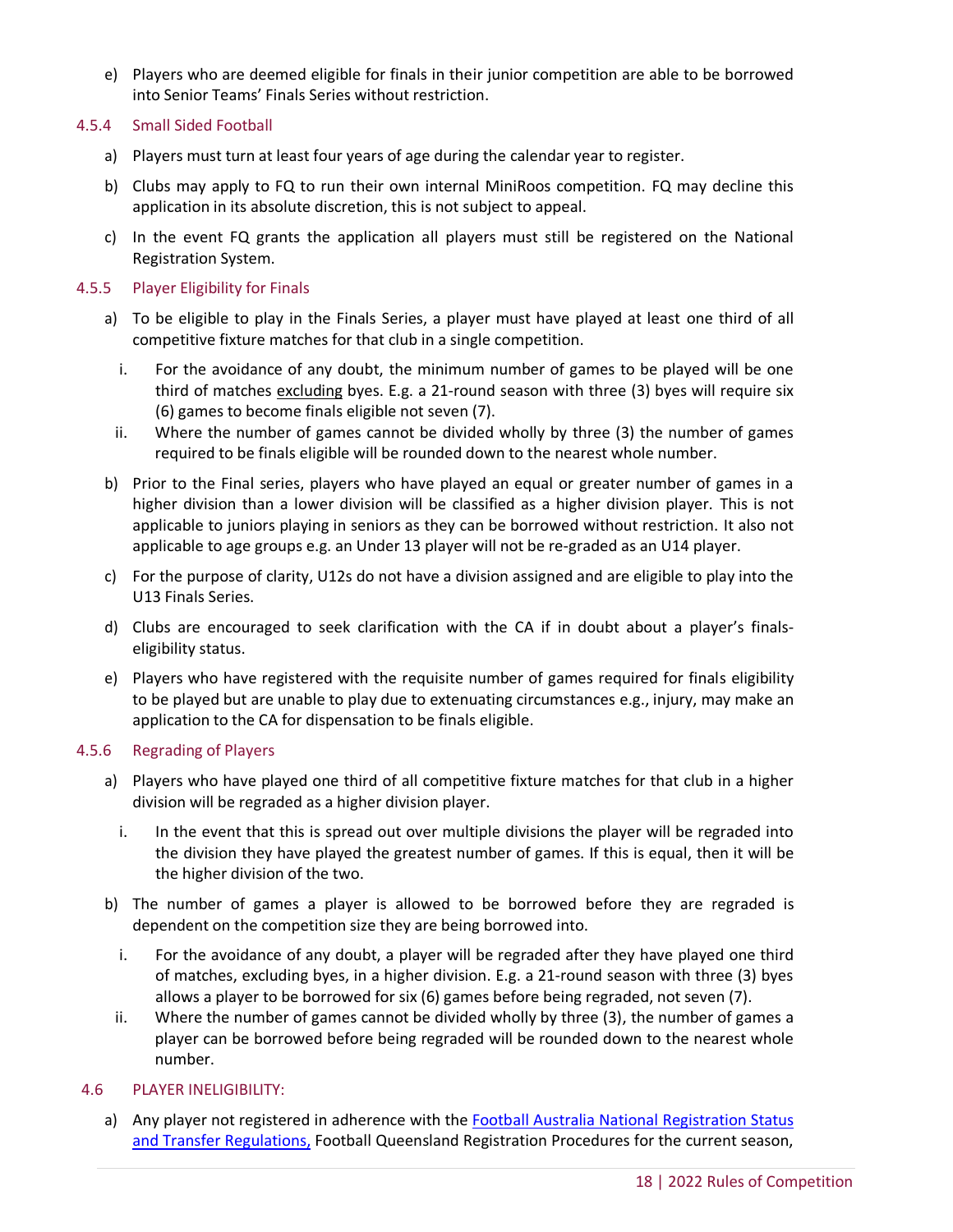is considered ineligible and is not permitted to participate in any match;

- b) Any player under suspension by any Association/Federation will be deemed ineligible, and is not permitted to participate in any match until that suspension is served;
- c) Any player in breach of the regulations for Senior, Junior and SSF Competition matches as outlined in Clause 4.5 is considered ineligible;
- d) Any club is permitted to lodge a written protest regarding the alleged fielding of an ineligible player. The protest must be in writing under club letterhead or footer and be forwarded to FQ within 48 hours of the completed fixture;
- e) FQ reserve the right to investigate the eligibility of any player who participates in any of its competitions.

#### <span id="page-18-0"></span>4.6.1 Penalties and Outcomes:

- a) Any club who fields an ineligible player may be subject to disciplinary sanctions as determined by FQ;
- b) If it is established that a player competing in any match was not legitimately registered or was ineligible to play, then the following will apply:
	- i. The club found guilty shall forfeit any goals scored and points gained in that match, and the points and match will be awarded to the opposing team.
- ii. The game will be recorded as a 3-0 win in favour of the opposing team unless the goals scored were of a greater margin in favour of the opposing team.
- iii. FQ may impose a fine, suspend, expel, or take whatever disciplinary action it deems necessary against the offending club or player.
- c) In the event that it is established that both clubs competing in any match fielded players who were not legitimately registered or were ineligible to play, then the following will apply:
	- i. The match will be deemed as a "NO RESULT", whereby, no points will be awarded;
	- ii. FQ may impose a fine, suspend, expel, or take whatever disciplinary action it deems necessary against the offending clubs or players.
- iii. FQ in its absolute discretion may choose to replay the fixture.

#### <span id="page-18-1"></span>4.7 AGE ELIGIBILITY:

#### <span id="page-18-2"></span>4.7.1 Player Age Requirements:

- a) The below requirements apply to all FQ competitions and must be read in conjunction with all eligibility rules.
- b) The below table outlines the birth years eligible to play in each competition.

| Competition  | Birth year of player            |
|--------------|---------------------------------|
| Over 35s     | Players born in 1987 or earlier |
| Senior Men   | Players born in 2006 or earlier |
| Senior Women | Players born in 2007 or earlier |
| Under 23s*   | Players born in 1999 - 2006     |
| Under 18s    | Players born in 2004-2006       |
| Under 17s    | Players born in 2005-2006       |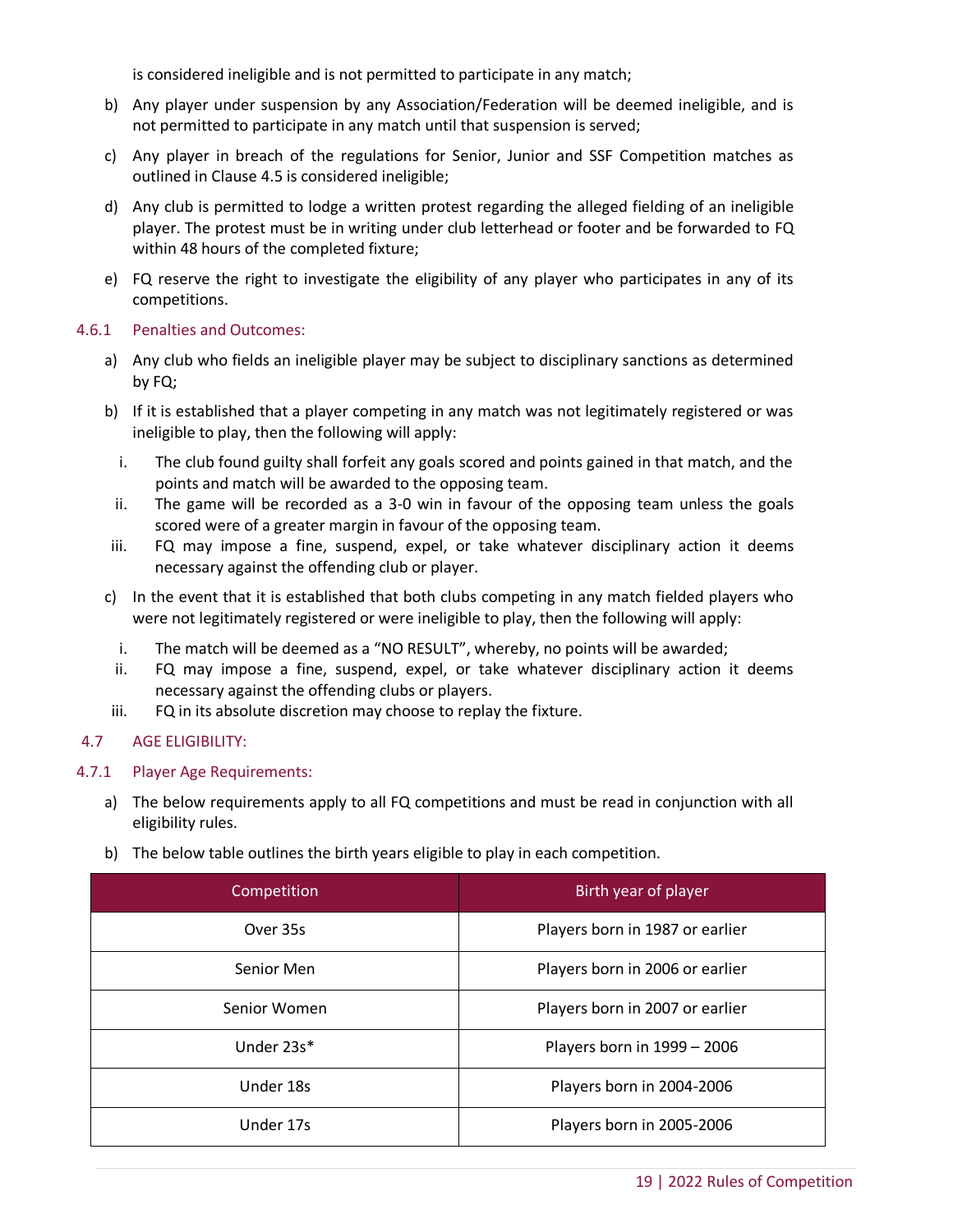| Under 16s | Players born in 2006-2007 |
|-----------|---------------------------|
| Under 15s | Players born in 2007-2008 |
| Under 14s | Players born in 2008-2009 |
| Under 13s | Players born in 2009-2010 |
| Under 12s | Players born in 2010-2011 |

\*Note: U23 competitions may have an overage allowance.

#### <span id="page-19-0"></span>4.7.2 Playing Outside Designated Age Group

- a) Clubs may apply for dispensation to play a player two (2) years above, or one (1) year below, their age group through a [Dispensation Request Form](https://footballqld.formstack.com/forms/2022_dispensation) and must provide evidence of extraordinary circumstances such as footballing development and size.
	- i. If the next available age group for a player to play up into is a composite age group, FQ in its sole discretion, may waive the requirement to complete a Dispensation Request form and grant the request.
- b) FQ will not allow any player to play three (3) or more years above their own age group.
- c) Clubs are not permitted to play more than three (3) players up an age group at any one time, without first being granted approval by FQ and the CA. Clubs may make an application to FQ to allow for additional players to play up.
- d) Clubs may seek to apply for dispensation to play down an age group for any one of the following reasons;
	- i. Physical size
- ii. Team viability (as defined below)
- iii. Social/Cultural grounds
- e) All dispensation requests must be submitted by 5pm each Thursday to FQ and include the following;
	- i. Supporting medical documents such as a doctor's certificate with accompanying physical testing evidence e.g., bone density, BMI, height/weight measurements as well as a full body photo of the player for reference (team photo for reference to players of the same age).
- ii. Dispensation request form to be complete by the club with approval of the parent/guardian prior to submitting the dispensation request form.
- iii. Further Information from the club outlining why the player is required for team viability and is unable to field eligible players within a two (2) year age window (team viability application).
- iv. Further evidence as requested such as a letter from the school detailing social grounds.
- f) Any requests submitted after 5pm each Thursday will not be considered until the following Monday.
- g) FQ in its sole discretion, may approve or decline a dispensation request. The decision of FQ will be final.
- h) A player who has been granted dispensation (to play down) may not participate in a higher division or age group or the dispensation will be revoked.
- i) FQ reserves the right to withdraw an approval regarding a player playing down at any time. The decision to revoke the dispensation is final and is not subject to appeal.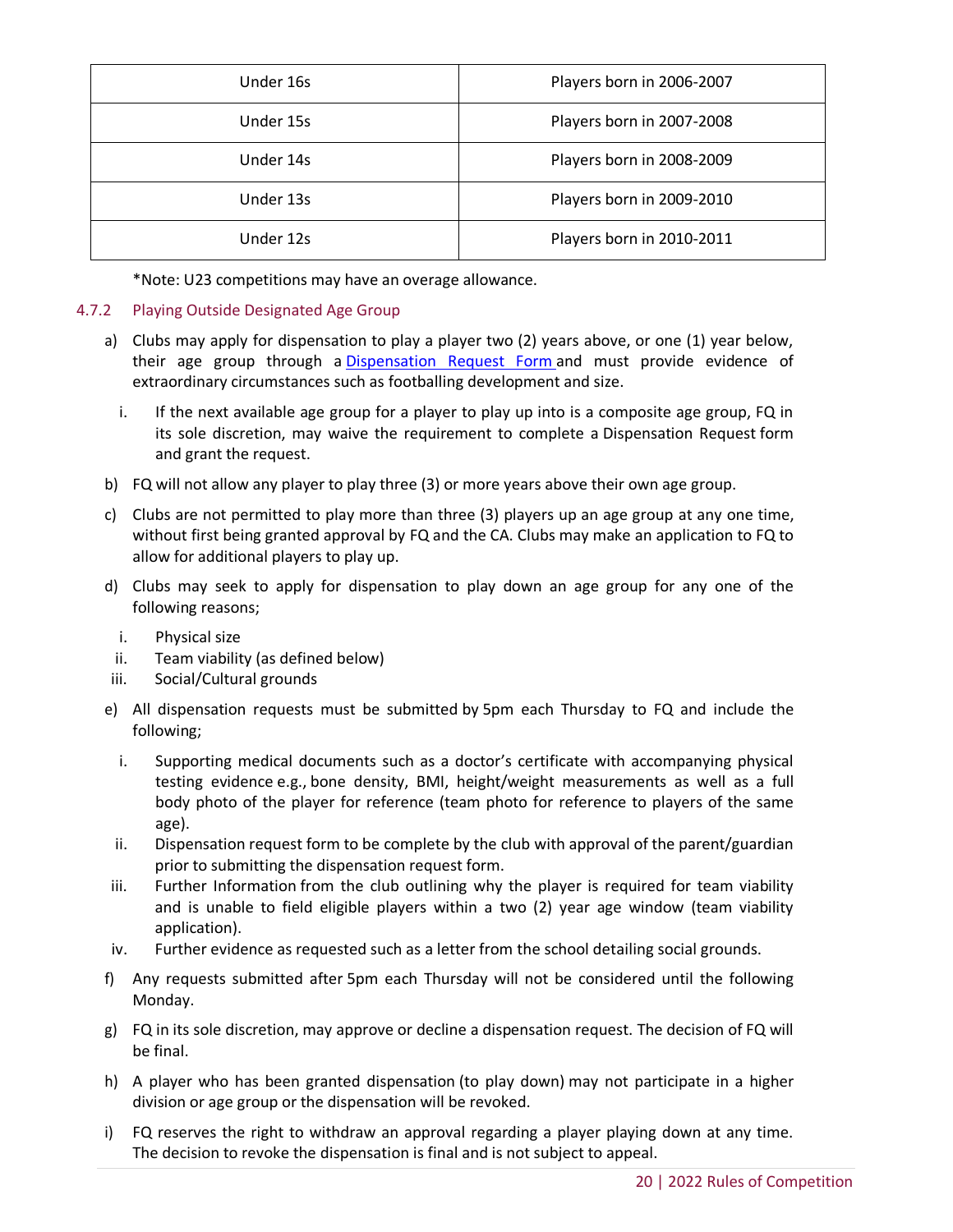j) If approved, FQ will confirm the decision in writing with the club. Please note that until the Club receives the approval, the player is ineligible to participate in the divisions they are seeking approval for.

Note: Team viability is defined as allowing the club to field eleven (11) players and no less than nine (9). A team is not viable if it requires more than two (2) players to field a full team.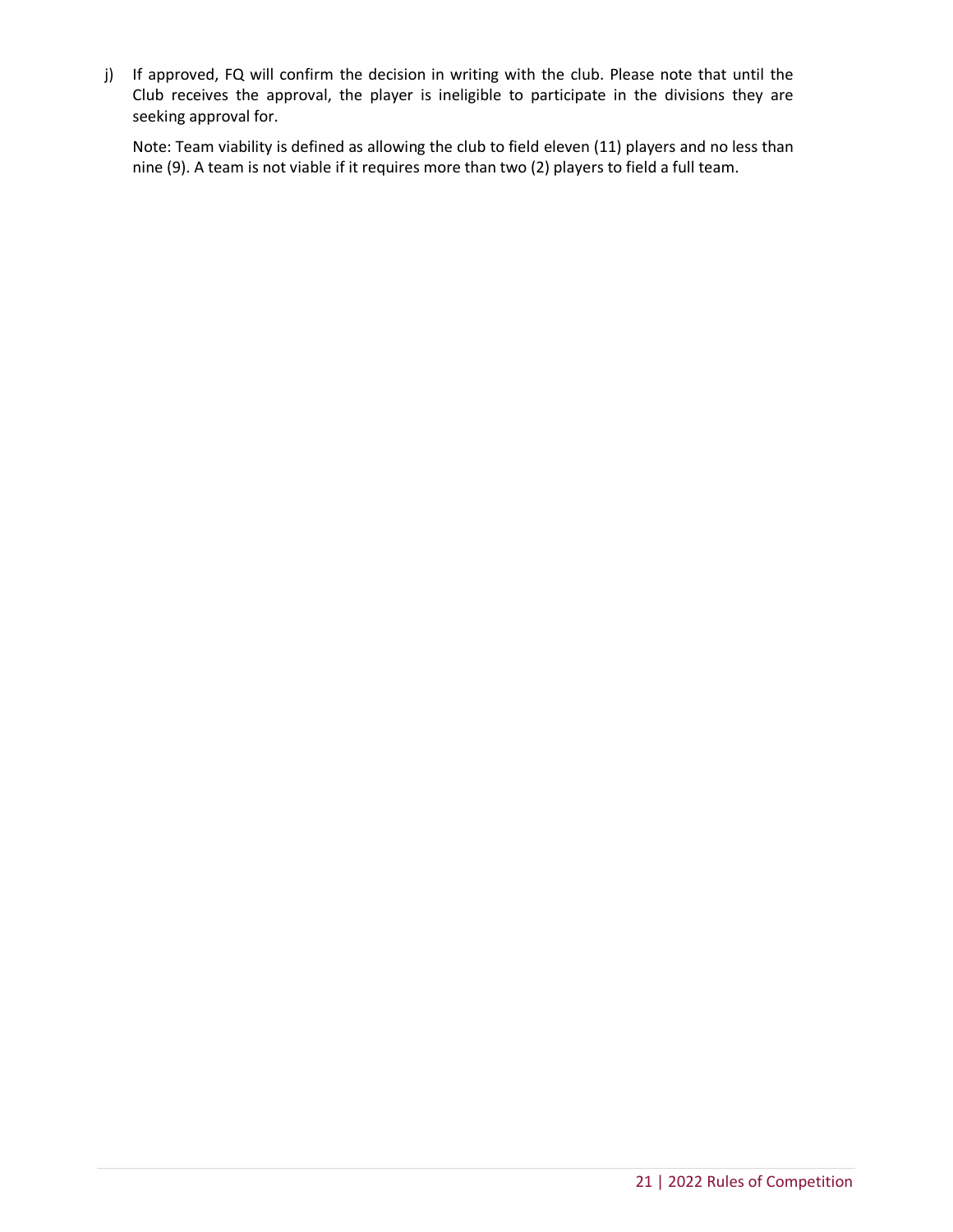### <span id="page-21-0"></span>5 DISCIPLINARY REGULATIONS

#### <span id="page-21-1"></span>5.1 COMPETITION

a) These Disciplinary Rules are set by Football Queensland and supplement the National [Disciplinary Regulations](https://www.footballaustralia.com.au/sites/ffa/files/2020-08/20-02%20National%20Disciplinary%20Regulations%202020%20(Final).pdf) in accordance with clause 1.2 of those Regulations.

#### <span id="page-21-2"></span>5.2 SANCTIONS

- a) The application of sanctions to be issued to Participants for direct red cards will be in accordance with the range of sanctions outlined in the National Disciplinary Regulations.
- b) Where a Player receives an indirect red card, he will serve a Mandatory Match Suspension and will not play in any match for that round;
- c) A Player or Coach who accumulates the following number of yellow cards during the course of any Competition must serve the following Mandatory Match Suspension:
	- i. Five (5) yellow cards, equates to a One (1) match suspension and will not participate in any match for that round.
- ii. A Further three (3) yellow cards a Two (2) match suspension and will not participate in any match for that round.
- iii. A further Two (2) Yellow cards a Three (3) match suspension and will not participate in any match for that round.
- iv. A further one (1) Yellow card a Four (4) match suspension and will not participate in any match for that round.
- d) A Player who accumulates two (2) yellow cards during the course of the Final Series must serve a one (1) match suspension and will not participate in any match for that round;
- e) A Player who accumulates the following number of red cards during the course of the Competition or the Final Series must serve the following Mandatory Match Suspensions, in addition to any sanction for the offence:
	- i. 1st occasion equates to a one (1) match suspension; and will not participate in any match for that round.
	- ii. Any subsequent occasion equates to a two (2) match suspension and will not participate in any match for those rounds.

#### <span id="page-21-3"></span>5.3 MISCONDUCT

- a) Clubs must ensure that their Participants do not engage in Team Misconduct. FQ may, consistent with the FA Statutes, sanction a Club whose Participants engage in Team Misconduct. Team Misconduct in relation to club is where:
	- i. Five (5) of its Players are cautioned during a sanctioned match;
- ii. Three (3) of its Participants are sent off or expelled during a sanctioned match;
- iii. Its Participants collectively show dissent towards a match official or collectively seek to intimidate, threaten, or exert pressure on a match official to make or alter a decision; or
- iv. Its Participants engage in a melee or brawl.

#### <span id="page-21-4"></span>5.4 CODE OF CONDUCT

- a) The published FA [Code of Conduct](https://www.footballaustralia.com.au/sites/ffa/files/2021-04/FA%20Code%20of%20Conduct%20and%20Ethics%20%282021%29.pdf) and Ethics aims to promote and strengthen the reputation of football in Australia by establishing a standard of performance, behaviour and professionalism for its participants and stakeholders.
- b) Any breach of the Code of Conduct may result in disciplinary action and the imposition of sanctions by FQ in accordance with the provisions outlined in the Code.
- <span id="page-21-5"></span>5.5 NOTIFICATION AND TIMEFRAMES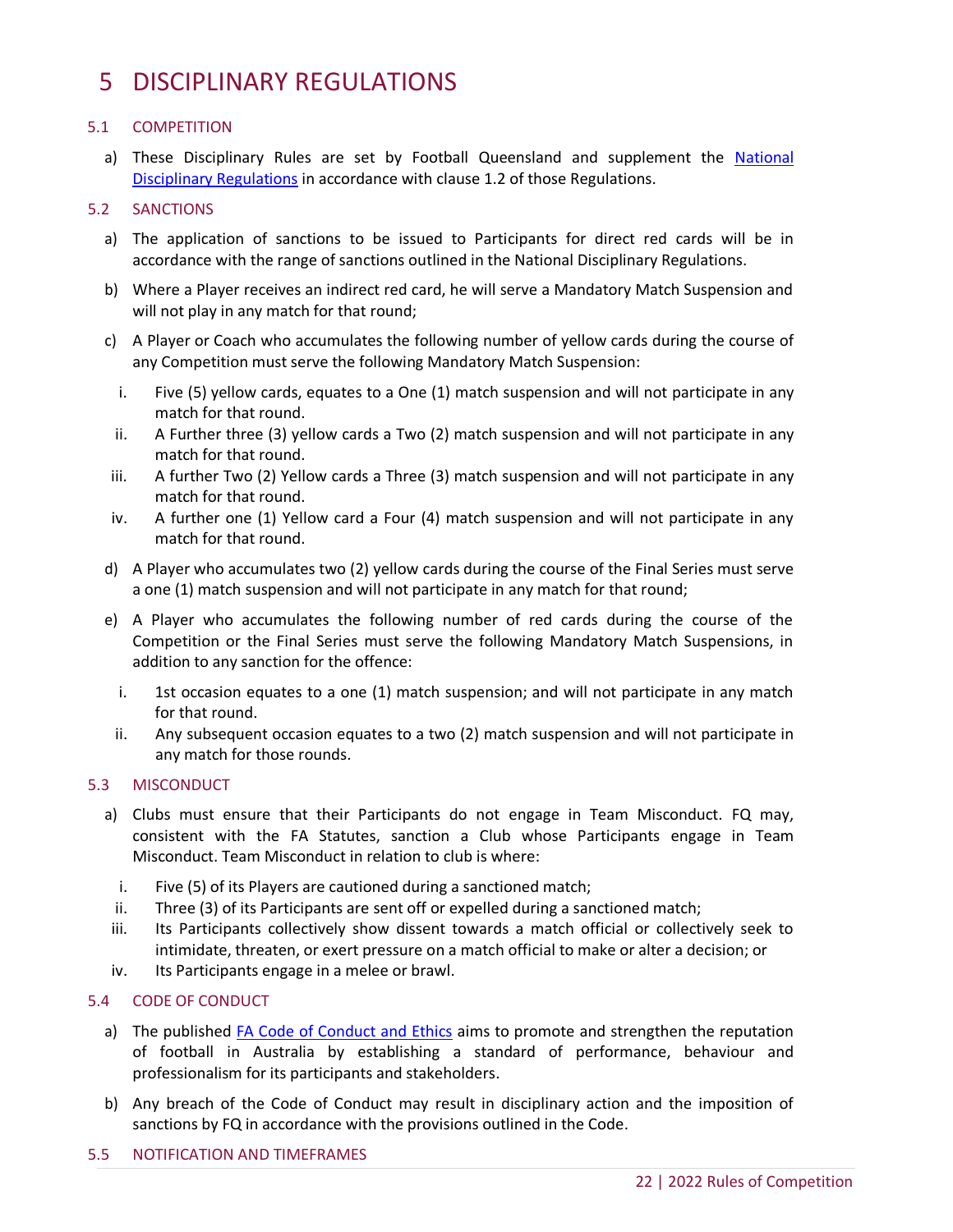- a) The imposition of a mandatory match suspension is immediate. FQ will send a Disciplinary Infringement Notice notifying the Player or Team Official (through the Club) of the mandatory match suspension within three (3) days of the completion of the weekend. For the avoidance of doubt, the mandatory match suspension is effective regardless of whether or not the notice was received.
- b) If FQ has determined that an Offence by a Player or a Team Official was such as to warrant a sanction in addition to the mandatory match suspension, a Disciplinary Infringement Notice notifying the Player or Team Official (through the Club) of the details of the Offence and of the disciplinary sanction imposed will be forwarded within three (3) days of the completion of the weekend.

#### <span id="page-22-0"></span>5.6 TERMS OF SUSPENSION

- a) While serving a suspension, a Participant (Player, Referee, or team official) may not:
	- i. On the day of a Match, enter the field of play, the surrounds of the field of play, the Technical Area, the player's race, the dressing rooms, or any other place within a venue where Participants are likely to assemble to prepare for that match and after the match;
- ii. If attending a Match be seated in an area normally reserved for Participants;
- iii. Within one hour of the start of match from which the Participant is suspended and within one hour of the conclusion of the match from which the Participant is suspended have any contact with any media where the purpose of such contact is for it to be electronically broadcast to the public, including (but not limited to) participating in any post-match press conference and participating in television or radio interviews;
- iv. Within one hour of the start of match from which the Participant is suspended and within one hour of the conclusion of the match from which the Participant is suspended have any contact with any Participant whilst that Participant is in an area listed within clause 4.6.a.
- b) Any suspension from the Finals Series (or the competition fixtures if not already served in the Finals series) will carry forward into the following season and will be served in competition fixtures.
- c) If a suspension is to be served in terms of matches, only those matches actually played count towards the execution of the suspension. A bye or a match forfeited by the participant's team does not count towards the execution of the suspension.
- d) An exemption applies allowing suspended players who are the existing coach or manager of a junior team to continue to act as the coach or manager, including be present in the Technical Area, unless specifically excluded as part of their suspension.

#### <span id="page-22-1"></span>5.7 DISCIPLINARY HEARING PROCEDURES

- a) Except in the case of obvious error, the particulars of which are exclusively contained at Clause 4.3 of the [National Disciplinary Regulations,](https://www.footballaustralia.com.au/sites/ffa/files/2021-11/21-1119%20-%20%20National%20Disciplinary%20Regulations%202021-22%20-%20Final.pdf) there is no appeal from a mandatory match suspension.
- b) A Club, Player or a Team Official may appeal the disciplinary sanction imposed in a Disciplinary Infringement Notice by notifying FQ in writing within seven (7) days after the date on which the Disciplinary Infringement Notice was received, outlining the reasons for the appeal, and enclosing the Appeal Fee, as outlined in Appendix 1 – Schedule of Fines & Charges. This fee will be refunded if the appeal is upheld.
- c) An appeal from a FQ disciplinary sanction must be heard by a Disciplinary Committee. When determining any appropriate sanction, a Disciplinary Committee may consider:
	- i. The nature and severity of the infringement;
- ii. The offender's past record and whether or not this is a repeated Offence;
- iii. The culpability of the offender (including whether or not the infringement was intentional,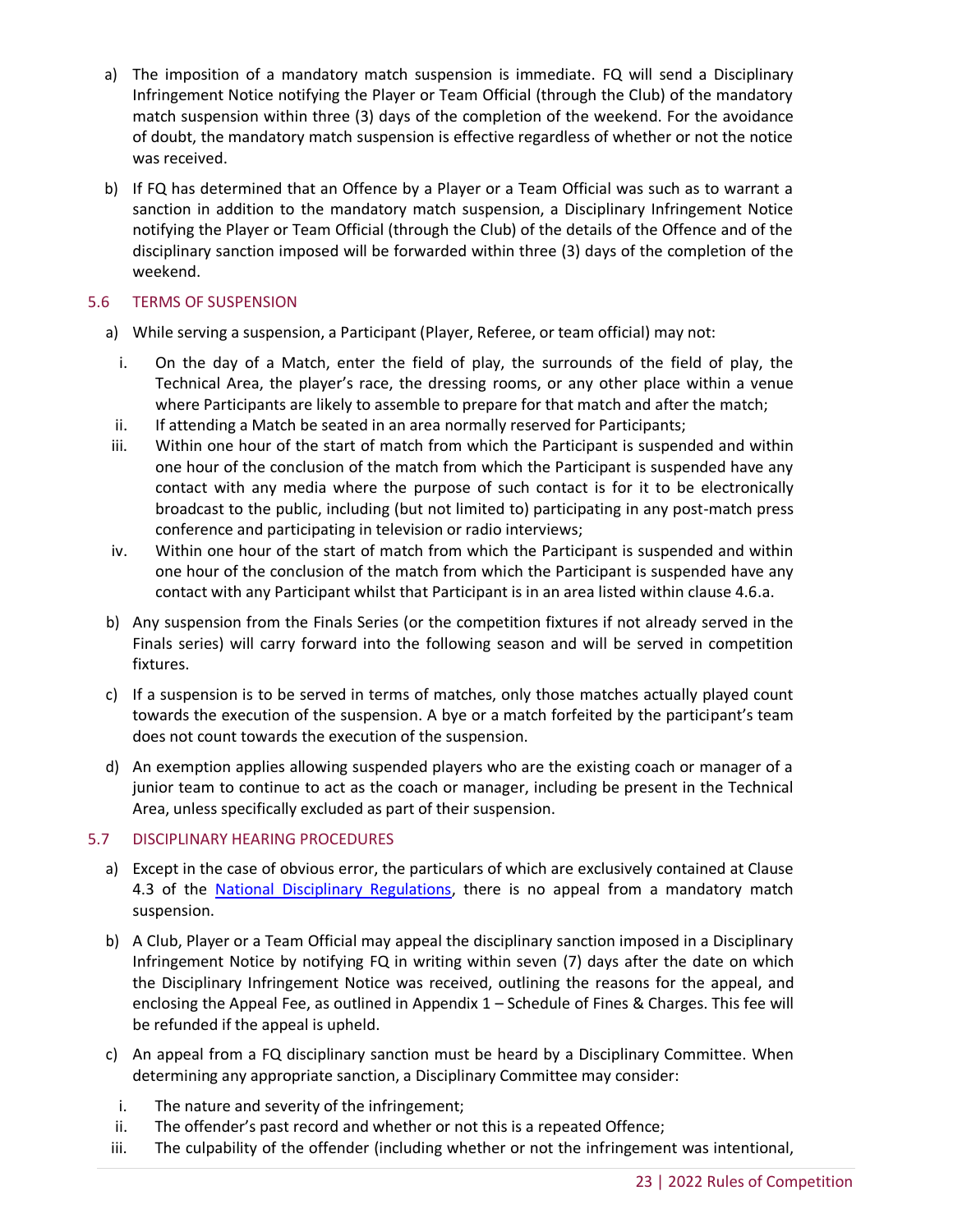negligent, or reckless);

- iv. Any reasons prompting the offender to commit an infringement;
- v. The remorse of the offender; and
- vi. Any extenuating circumstances.
- d) A period of good behaviour can be imposed on a participant in addition to any disciplinary sanctions imposed by the disciplinary committee.

#### <span id="page-23-0"></span>5.8 SANCTIONS UNDER FA STATUTES

- a) Subject to these Regulations, the following disciplinary sanctions may be imposed against a Club a reprimand;
	- $\bullet$  A fine:
	- Place the Club on a bond;
	- A deduction or loss of competition points;
	- A ban on the registration or transfer of any Players for a specified period of time;
	- Annulment of registration of a Player;
	- Suspension from participation in matches;
	- Exclusion, suspension, or expulsion from the Competition;
	- Playing a match without spectators or on neutral territory;
	- A ban on playing at a particular facility;
	- Annulment of the result of the match; or
	- Such other disciplinary sanctions or measures as is appropriate in all the circumstances, including as prescribed in the FIFA Statutes.
- b) Subject to these Regulations, the following disciplinary sanctions may be imposed against a Participant:
	- A reprimand;
	- $\bullet$  A fine;
	- Return of award;
	- Place the individual on a bond;
	- A Ban on registration of Player with any Club for a specified period of time;
	- Annulment of registration of a Player;
	- Suspension from participation in matches;
	- Suspension or expulsion from the Competition;
	- Suspension or cancellation of license or accreditation, including Licensed Player Agent's license or coaching accreditation;
	- **•** Termination of registration or playing contract;
	- A ban from the dressing rooms and/or the substitutes " bench;
	- A ban from entering a facility;
	- A ban on taking part in any football related activity; or
	- Such other disciplinary sanctions or measures as is appropriate in all the circumstances, including as prescribed in the FIFA Statutes.

#### <span id="page-23-1"></span>5.9 MONIES OWING TO FOOTBALL QUEENSLAND BY A CLUB

- a) All clubs are required to have paid any outstanding invoices to FQ 14 days prior to the commencement of competition fixtures.
- b) If a Club fails to pay any amount owing to Football Queensland in accordance with this, Football Queensland may issue a notice, giving the Club a further 14 days to pay that amount.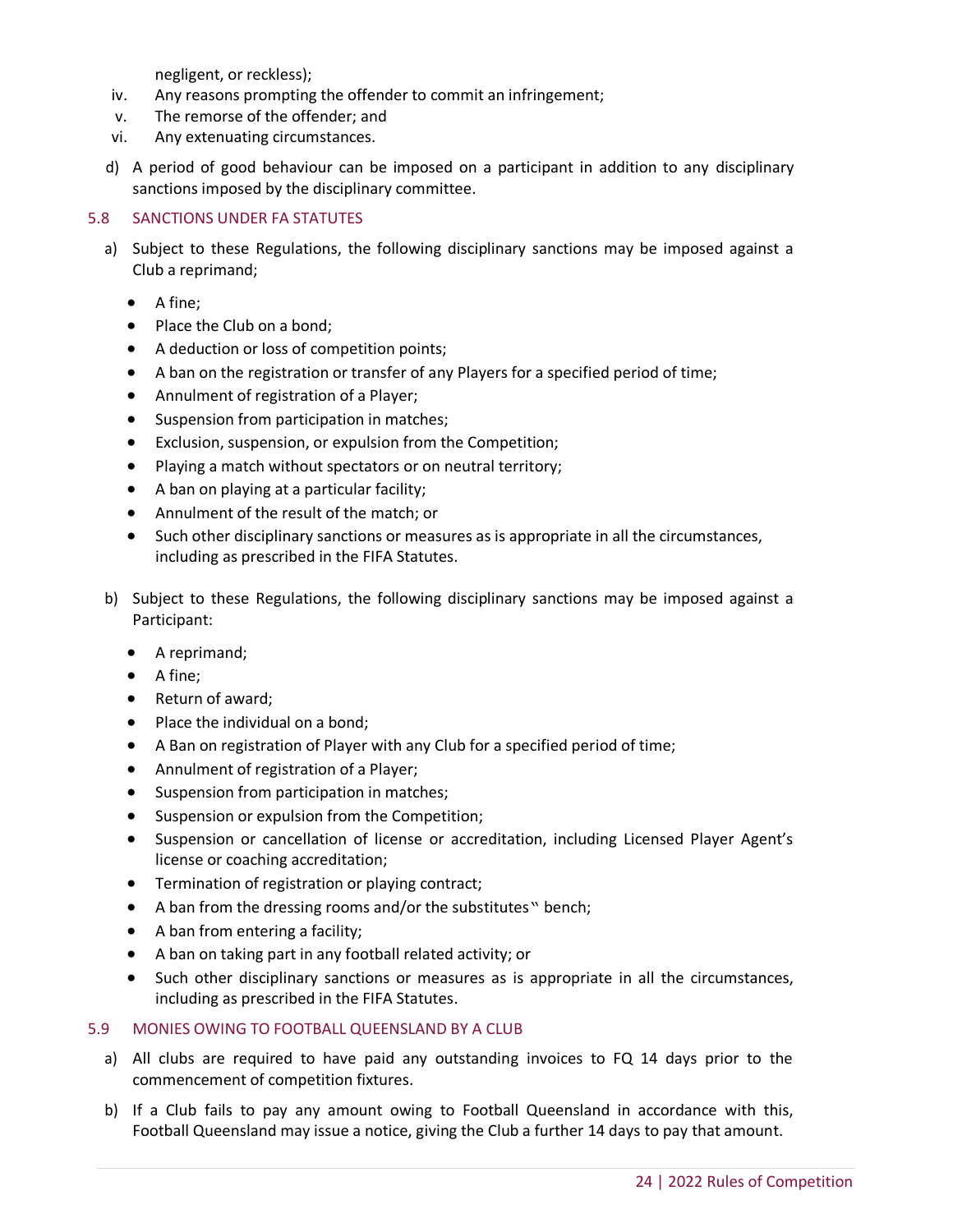- c) All amounts owed by a Club to Football Queensland must be paid within 14 days of the date of the invoice issued by Football Queensland in relation to that amount.
- d) If a Club fails to comply with a notice issued in accordance with this, or agree to a repayment plan with Football Queensland for the amount owed, Football Queensland may, at its sole discretion:
	- i. Rule that Club, or the applicable Teams within that Club, ineligible to earn competition points in any Competition Fixture or Sanctioned Match in which the Club (or Team) plays.
- ii. Suspend or expel that Club, or Teams, from any Competition Fixture (including Cup Fixtures) and/or Football Queensland competitions.
- iii. Prohibit that Club, or Teams, from promotion whilst the debt remains unpaid.
- iv. Relegate that Club, or Teams, while the debt remains unpaid.
- v. Deduct points from a Club, or Teams for the following season where the debt remains unpaid or accrues after 30 October of the relevant year.
- vi. If Football Queensland and a Club agree to a repayment plan relating to a debt owed to Football Queensland and the Club defaults any of the terms by the stipulated date and time, Football Queensland may immediately and without the need to issue a further notice, impose one or more of the sanctions referred to above.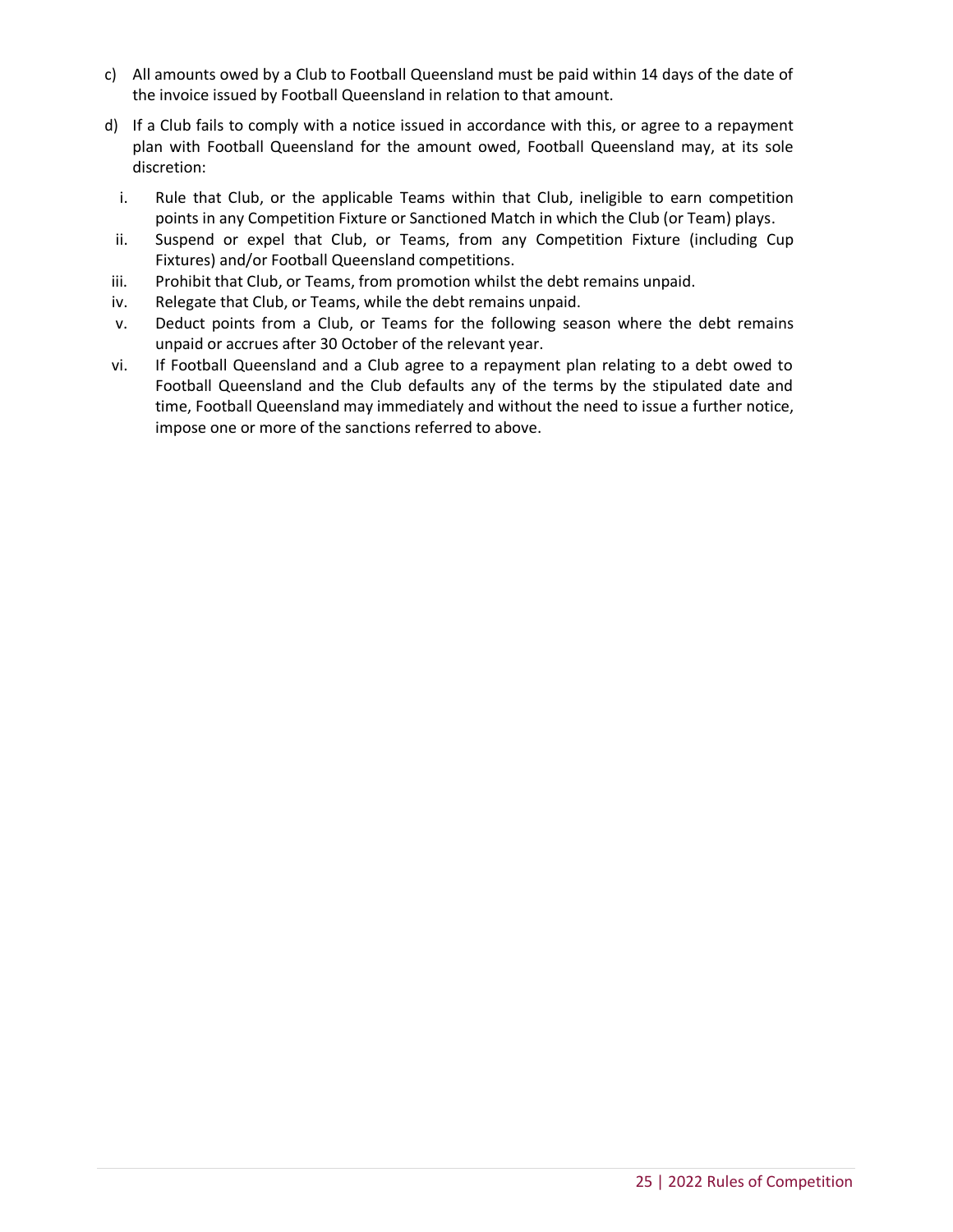### <span id="page-25-0"></span>6 FOOTBALL AND MATCH DAY OPERATIONS:

#### <span id="page-25-1"></span>6.1 FACILITIES / GROUND CONDITIONS:

- a) Each Club or Venue Manager must take all reasonable steps to maintain its pitch is in good condition throughout the season FQ may require the Club or Venue Manager to take such steps as it may prescribe from time to time if it is not satisfied that the pitch is being maintained to an adequate and acceptable standard.
- b) The Venue Manager and/or club must ensure;
- i. The ground is correctly marked, including the technical area, as per FIFA Laws of the Game;
- ii. It provides suitable goal nets, safely fastened to the ground and corner flags;
- iii. It provides toilets/dressing rooms for players and match officials that are hygienic and clean;
- iv. It has adequate toilet/refreshment/canteen facilities (within reason) open to the public
- v. It provides a safe environment for players, officials, and spectators.
- vi. The playing surface must not cause a danger to players
- c) Any club whose facilities do not meet the requirements specified may be subject to disciplinary action, including fines by FQ.

#### <span id="page-25-2"></span>6.2 THE TECHNICAL AREA:

- a) Each Venue Manager and/or Club must have Technical Areas clearly marked as stipulated by FIFA guidelines and provide sufficient seating to allow all personnel to be seated during the match;
- b) The Technical Area should be clearly marked out, extending no further than one (1) metre on either side (left and right) of the designated seating area (extra seats should be available for use in addition to permanent seating if necessary) and extends forward up to a distance of one (1) metre from the sideline;
- c) For all matches played during the Regular Season and Finals Series, a maximum of ten (10) persons are permitted to occupy the Technical Area for each Club during any fixture. This includes the five (5) named substitutes and up to five (5) Team Officials.
- d) Occupants of the Technical Area must be either a registered Player wearing a bib, or a registered Team Official and wear the appropriate accreditation at all times;
- e) A Player or Team Official who is under suspension must not occupy a seat in the Technical Area.
- f) Only one person at a time is authorized to convey tactical instructions to the players during the match and they must return to their position after giving these instructions.
- g) The coach and other officials must remain within the confines of the Technical Area, except in special circumstances, for example, a team physio or doctor entering the field of play, with the referee's permission, to assess an injured player;
- h) All substitutes must be seated within the Technical Area. Substitutes are permitted to warm up outside of the Technical Area, provided they are wearing bibs or an alternative-coloured uniform to the team strip;
- i) All occupants of the Technical Area must behave in a responsible manner. The referee has the right to eject any person from the Technical Area at any time as he/she sees fit. The game will not recommence until that person has left to the referee's satisfaction;
- j) Smoking and drinking alcohol within the confines of the playing barrier fence is strictly prohibited. This includes the team bench within the Technical Area and all of its occupants.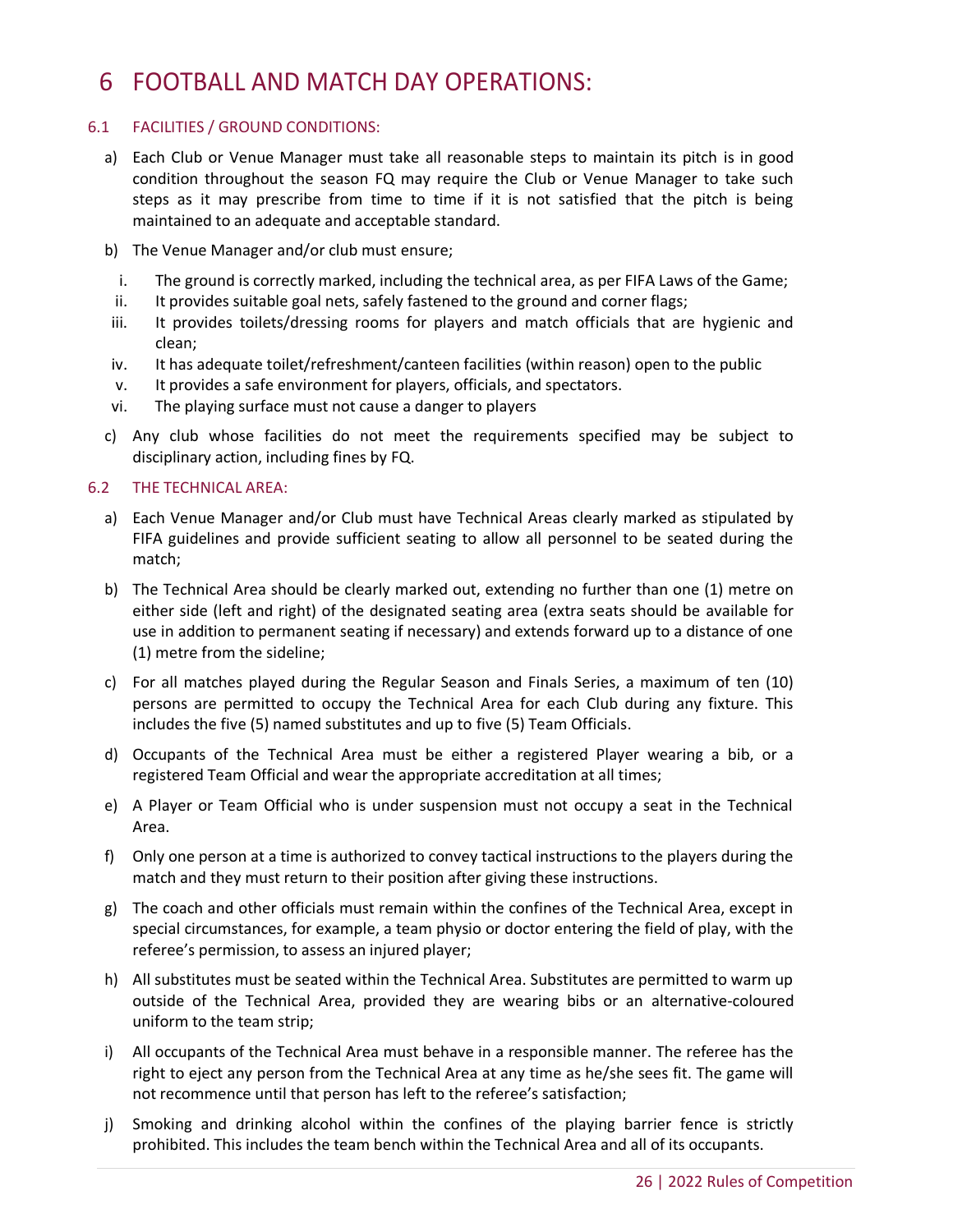#### <span id="page-26-0"></span>6.3 LIGHTING:

- a) Clubs wishing to host night fixtures during the season must submit [field lighting audits](https://footballqueensland.com.au/wp-content/uploads/2021/11/FQ-Lighting-Audit-Form-2022.pdf) as requested and have approval for competition play by FQ.
- b) Clubs are expected to adhere to the Football Queensland Lighting Guide as seen [here;](https://footballqueensland.com.au/wp-content/uploads/2021/02/FQ-Infrastructure-Facility-Guides-Lighting-V3.pdf)

#### <span id="page-26-1"></span>6.4 MEDICAL:

a) All Venue Managers and/or Clubs must provide spectator and player medical support service during scheduled matches.

#### <span id="page-26-2"></span>6.4.1 Stretchers:

a) Venue Managers and/or Clubs must ensure the availability of at least one stretcher suitable for first aid and emergency use at all scheduled matches and only utilised under the supervision of an appropriately qualified person.

#### <span id="page-26-3"></span>6.4.2 Ambulance Access:

a) Unrestricted access to the field of play shall be provided for Ambulance vehicles when required and be clearly signed.

#### <span id="page-26-4"></span>6.4.3 Water Bottles:

a) For safety reasons, water bottles are not to be thrown either on or off the field.

#### <span id="page-26-5"></span>6.4.4 Blood Ruling:

- a) In the event a player suffers an injury or wound which results in the loss of blood, the match official will request that the injured player receive attention outside the field of play and only when he/she is satisfied that the injury or wound is safely covered and contained, will the player be permitted to re-join the game;
- b) In the event the player's uniform or attire is splattered with blood, the referee will instruct that player to change his attire before being permitted to re-join the game;
- c) Should the injured player be required to change his uniform, then the match official will show discretion in allowing the player to wear an alternative numbered shirt if necessary.

#### <span id="page-26-6"></span>6.4.5 Concussion Management:

a) Any player with a suspected concussion should be immediately removed from play and should not be permitted to return to activity (including training) until they are assessed and cleared by a qualified medical practitioner.

#### <span id="page-26-7"></span>6.4.6 Heat Management Strategy:

- a) The Match Referee or the CA delegate should refer to the [FQ Heat Policy](https://footballqueensland.com.au/wp-content/uploads/2018/12/FQ-Heat-Policy-2021.pdf) to determine one of the following;
	- i. To play the match under standard conditions;
- ii. To play the match with provision for extra breaks for consumption of fluid;
- iii. To delay the match; or
- iv. To postpone the match.
- b) The decision to incorporate these provisions should be based primarily on the assessment of the potential medical risk of playing in the heat to both the Players and Match Officials.

#### <span id="page-26-8"></span>6.5 EXTREME WEATHER CONDITIONS:

- a) In extreme weather conditions, the Venue Manager and/or Club officials in conjunction with the appointed match official reserves the right to postpone, delay or abandon any fixture;
- b) The Venue Manager and/or Club officials is to then meet with a Referee official and jointly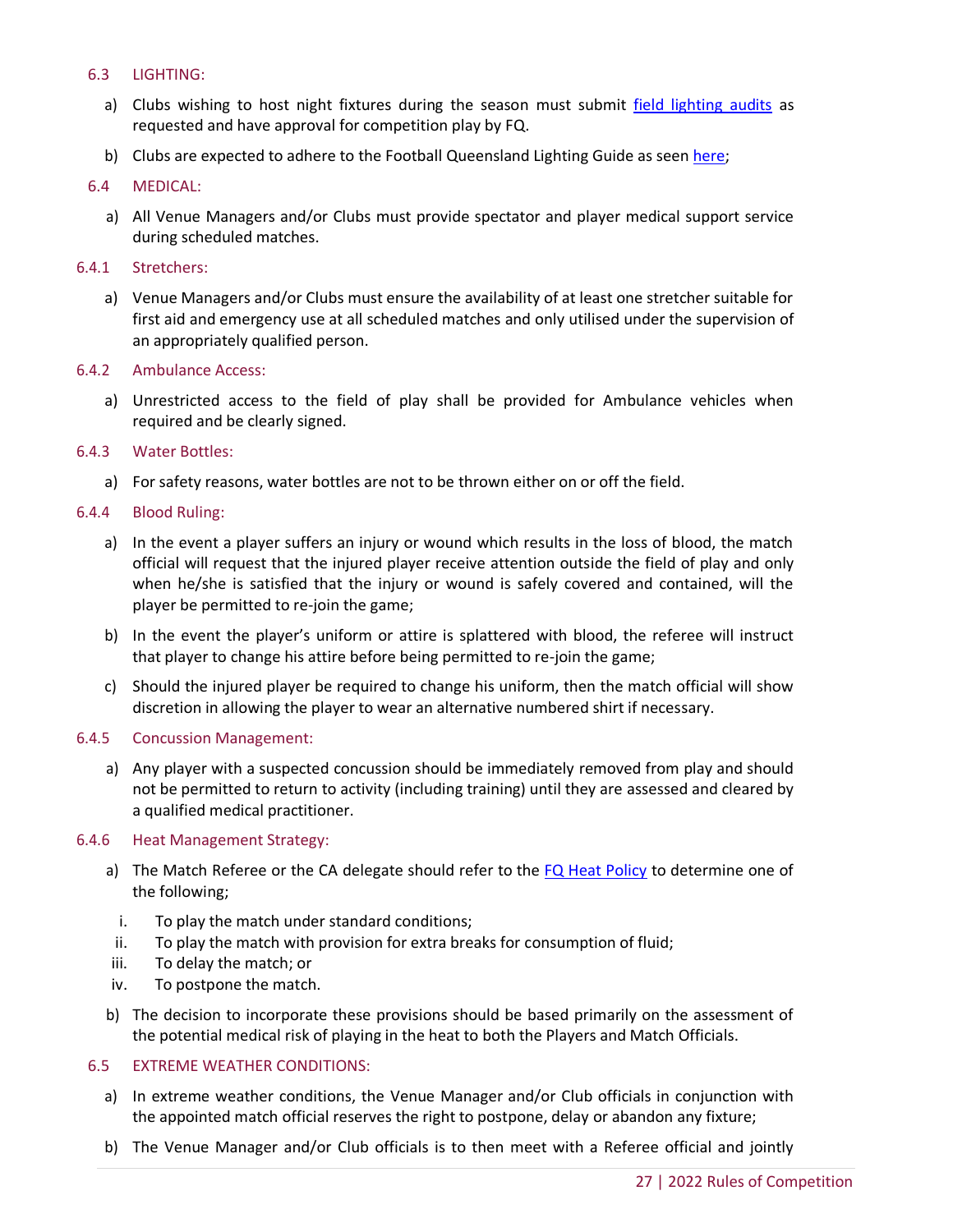inspect the field to ascertain a number of factors, which will include:

- i. Is the ground considered safe for the players and the match to proceed?
- ii. If so, how many matches can be played, considering all factors including the likely weather conditions and the expected state of the ground?
- c) The designated representatives will then reach a decision regarding the schedule of matches with the Venue Manager and/or Club officials responsible for advising the opposition club and appointed Referees in the event matches are to be postponed;
- d) Early morning inspections are only to be organized with the designated representative when conditions are such that there is doubt as to the safety of the ground. In cases of light rain only, the match referee will inspect prior to the match itself. Ground inspections for mid-week matches will be arranged via the Venue Manager and/or Club;
- e) In the event of the cancellation or abandonment of a fixture through rain rendering grounds unplayable, all such fixtures shall be played or replayed at a time and under such conditions as FQ shall determine.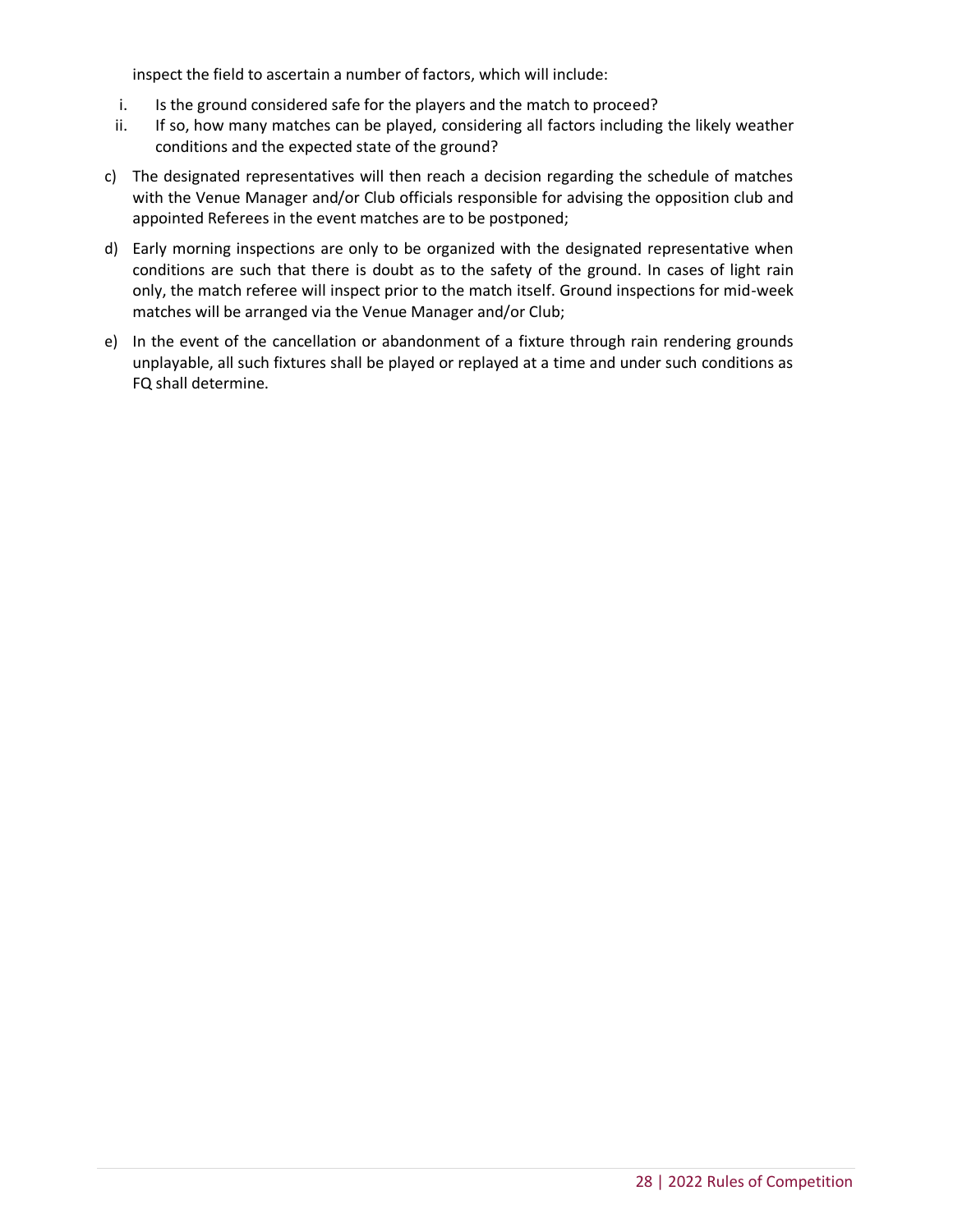#### <span id="page-28-0"></span>6.6 TEAM OFFICIALS:

- a) All Team Officials must be registered with FQ. Upon registration, an Identification Card will be issued which must be worn when performing specified duties;
- b) All Team Officials must conduct themselves in accordance with the [FA Code of Conduct and](https://www.footballaustralia.com.au/sites/ffa/files/2021-04/FA%20Code%20of%20Conduct%20and%20Ethics%20%282021%29.pdf)  [Ethics.](https://www.footballaustralia.com.au/sites/ffa/files/2021-04/FA%20Code%20of%20Conduct%20and%20Ethics%20%282021%29.pdf)
- c) FQ may impose disciplinary action upon such persons and Clubs, where it is found that Team Officials have breached the Code of Conduct.
- d) Team officials are only recognised if club officials have appointed and registered them.
- e) Team Officials must remain within the Technical Area and are required to wear their Identification Card at all times. Team Officials not wearing the appropriate identification will not be permitted to be situated in the area during the match and be subject to disciplinary sanctions and fines;
- f) Team Officials are responsible for ensuring players behave in an appropriate manner at all times before, during and after any game;
- g) Team Officials are not to argue or address any disagreements or comment directly to a referee. Any complaints should be directed in writing to FQ on a club letterhead;
- h) A Team Official can only enter the field of play when the referee indicates to do so.

#### <span id="page-28-1"></span>6.7 GROUND OFFICIALS:

a) It is the responsibility of both teams competing in the fixture to provide a [Ground Official/](https://footballqueensland.com.au/wp-content/uploads/2021/01/FQ-Roles-Responsibilities-of-a-Ground-Official-2021.pdf)s on match day. The fixture will not commence until the minimum number of Ground Officials have been supplied. Please refer to your regional addendum for the minimum requirement of ground officials required for each competition.

#### <span id="page-28-2"></span>6.8 MATCH DAY INFORMATION:

#### <span id="page-28-3"></span>6.8.1 Match Balls:

- a) The Clubs are responsible for providing a minimum of three (3) match balls for all fixture games;
- b) The designated home team at each match shall ensure that three (3) match balls are supplied to the Match Official prior to the commencement of the match. All three balls shall be of the same brand and must be a licensed match ball of "match ball" quality;
- c) FQ reserve the right to mandate a match ball brand for the purposes of commercial sponsorship within the competition.
	- i. For the 2022 Season FQ has mandated the use of the 'Nike Academy Elite' Football for all Senior FQPL Men and Women (inclusive of U23s).
	- ii. For the 2022 Season FQ has mandated the use of the 'Nike Academy Team' Football for all SAP, NPL Academy & Development, FQPL Development and community competitions including juniors.
- d) Referees will report breaches of the match ball licensing arrangement to FQ. Licensing regulations provide that any clubs that breach the licensing requirements may be liable for a fine for each breach.

#### <span id="page-28-4"></span>6.8.2 Playing Kits:

- a) All clubs must nominate and register their kits with FQ before the start of each season;
- b) All clubs must nominate a "Home" strip and have available an "Alternate" kit. The alternate strip (shirt, shorts, and socks) should not clash with their nominated "Home" kit.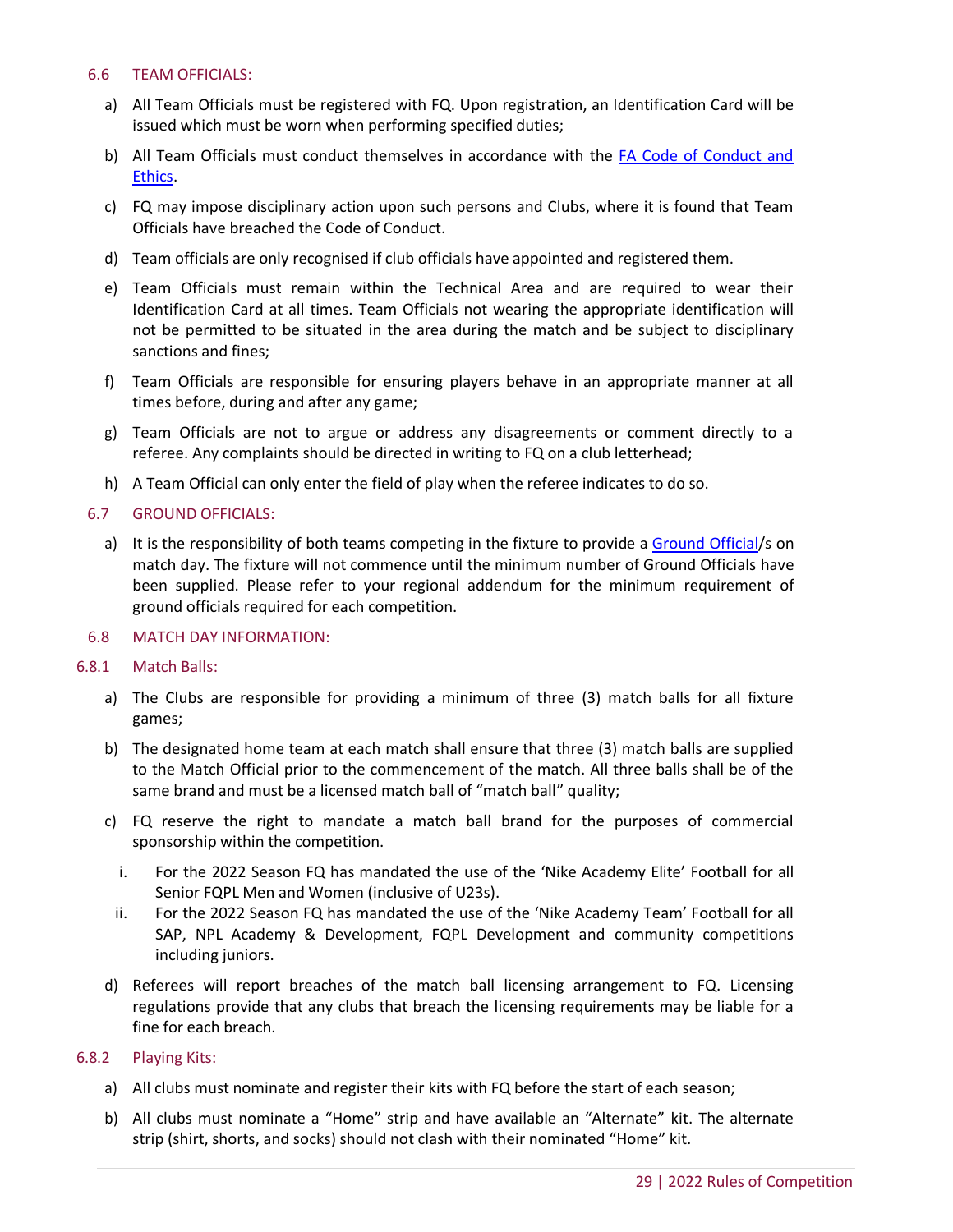- c) All first named clubs will be deemed the "Home" team and therefore will play in their nominated colours;
- d) In the event there is a clash of colours with the visiting team, please refer to the relevant zone addendums to determine which team is responsible for organising an alternate.
- e) Goalkeepers may wear any colour provided it does not clash with either team or referee/assistants.
- f) Each club affiliated to Football Queensland shall provide to FQ the details and a photograph of their regular and alternate kits, (including socks), for approval and registration of colours. Approval must be given by FQ prior to any club purchasing new kits. Failure to do so may render such kits unable to be worn;
- g) All playing kits must have numbers on the back of the jerseys with the exception of the noncompetitive small, sided football formats.
- h) Club's participating in senior FQPL competitions must have kits in accordance to the FQPL Kit [Guidelines.](https://footballqueensland.com.au/wp-content/uploads/2021/11/FQ-On-field-Kit-Guidelines-2022.pdf)

#### <span id="page-29-0"></span>6.8.3 Player Equipment:

- a) It is the match referee's responsibility to ensure all players taking the field of play are wearing equipment that is safe to themselves and other persons.
- b) All players must abide by the Laws of the Game in relation to wearing of shinpads, undergarments and tape on socks.

#### <span id="page-29-1"></span>6.8.4 Jewellery:

- a) In accordance with FIFA "Laws of the Game", a player is forbidden to wear any jewellery.
- <span id="page-29-2"></span>6.8.5 Alcohol:
	- a) It shall be the licensed Venue Manager and/or Club responsibility to enforce all Liquor Licensing requirements in the sale and responsible service of alcohol;
	- b) Should persons be seen to be in breach of these rules, the ground official should advise such person to conform to the rules immediately. Should such person/s refuse to adhere to that request, the ground official shall be at liberty to contact the police to have such person/s removed.

#### <span id="page-29-3"></span>6.9 MATCH DAY TEAM SHEETS – COMPETITIVE DIVISIONS:

- a) Team Sheets in 2022 will be online, there will be no carbon copies. The online system for the 2022 season will be FQ Teamsheets. The team sheets will lock 15 minutes prior to the commencement of the fixture. If required, the team sheet may be amended at half time with the agreement of the match official or host club (if a club referee).
- b) All Players, reserves and team officials must be on the team sheet before entering the field of play.
- c) A maximum of five (5) reserves may be named on the team sheet;
- d) If fewer than eleven (11) names are on the team sheet when it is locked, additional names may be added up until the scheduled start time.
- e) If eleven (11) players take the field at the commencement of a match, a player whose name is not included on the team sheet before the start of the match, shall not be allowed to take part in the match;
- f) Immediately following each fixture, the referee shall complete the official team sheet, completing any reports of misconduct by players and/or officials on the appropriate misconduct forms, setting out full particulars of the charge. In exceptional circumstances, the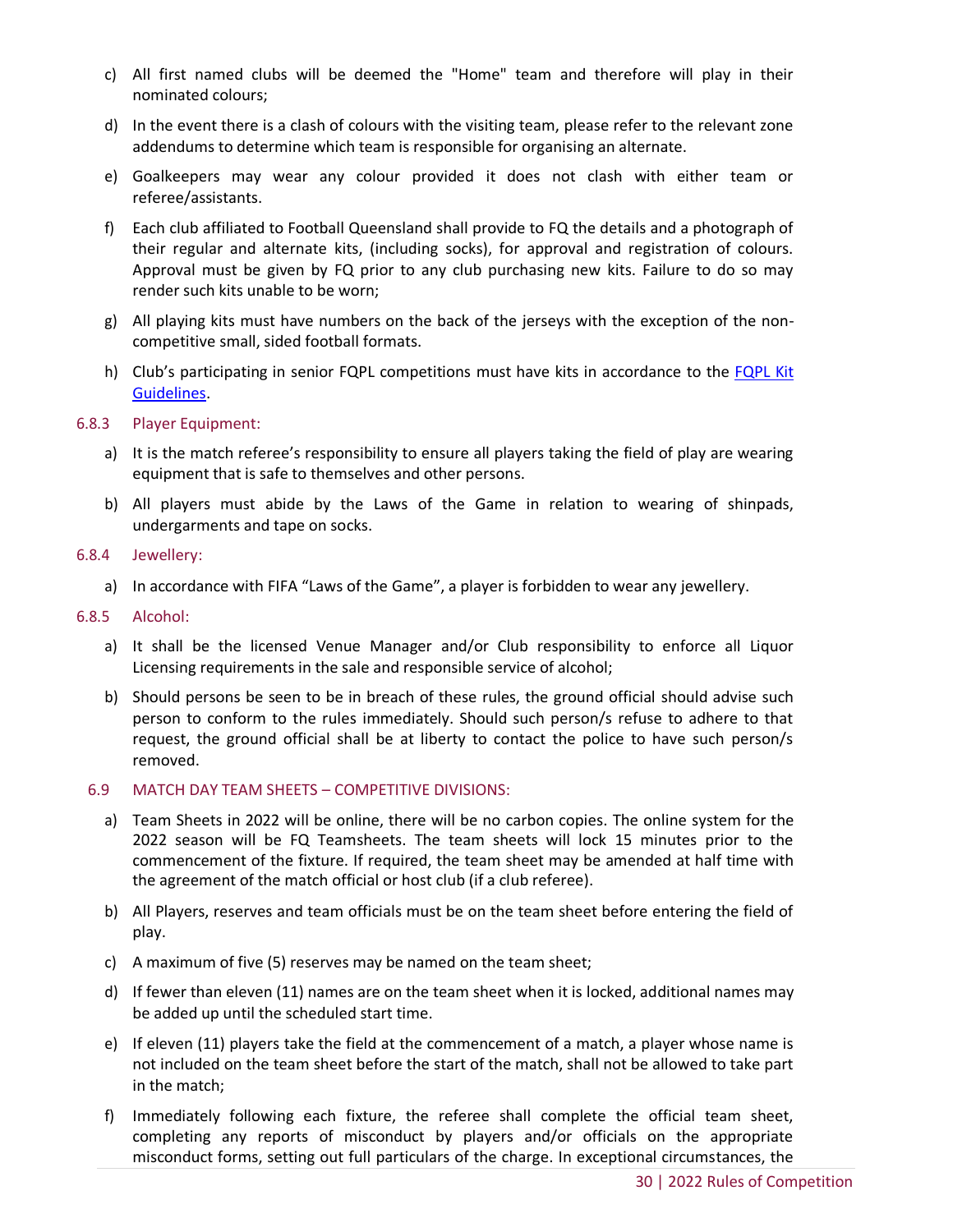referee may delay the completion of their reports for up to forty-eight (48) hours after the completion of the fixture;

- g) Should any player participate in the fixture and was not listed on the team sheet, then that player will be deemed to be in breach of the Rules of Competition and the club will be sanctioned as follows:
	- i. If it is established that the player was legitimately registered and was eligible to play, then the club will be fined for each offence, and the match result will stand;
- ii. If it is established that the player was not legitimately registered or was ineligible to play, then the penalties for playing an ineligible player will apply;
- iii. In the event that both clubs are found to have failed to list a player who takes part in the same competition match, then both clubs will be disciplined, and the match will be deemed "NO RESULT".
- h) In the event a club official approaches a ground official seeking to protest the fielding of an ineligible player, the ground official should instruct the club official to lodge an official protest in writing on club letterhead within 48 hours of the completion of the match, with photo or video evidence;
- i) No Club Official shall have the power to refuse an opposition player to take the field for any reason. Nor can they request that a Match Official refuse to allow a player to take the field.
- j) Players without digital or paper ID will be deemed ineligible and the club/team will be penalised accordingly.
- k) At the conclusion of each match, the referee shall consult and confirm with his/her assistants prior to completing all the Team Sheets, Referee Summary and any Send-off/Incident Report Forms;
- l) Team Sheets, Referee Summary & Send-off/Incident Report Forms from the appointed match official will be accepted transcript. All decisions of the match referee regarding the facts connected with play (including whether a goal is scored or not, and the result of the match) are considered final.

#### <span id="page-30-0"></span>6.10 CLUB RESPONSIBILITIES:

- a) It is the club's responsibility to ensure:
	- i. It has a minimum number of seven (7) players to commence the match;
- ii. That it does not list more than sixteen (16) players on the team sheet;
- iii. All players taking the field are eligible to play;
- iv. The names of all players taking the field of play are listed correctly on the team sheet. If an unlisted player receives a Yellow/Red card during the match, then the club will be deemed to be in breach of the Rules of Competition with regards to Player Eligibility and the club may be subject to disciplinary action;
- v. All players are ready to commence the fixture at the scheduled kick-off time;
- vi. All players wear the appropriate licensed apparel, before taking the field of play;
- vii. That the details recorded on the completed team sheet are accurate.

#### <span id="page-30-1"></span>6.11 NON-ATTENDANCE OR UNAVAILABILITY OF MATCH OFFICIAL:

- a) Should the appointed match official fail to honour their appointment, then the next most senior match official will be appointed to take charge of the fixture;
- b) In the event the appointed match official is late on arrival, then the replacement match official (as above) will take charge of the fixture until the appointed match official is ready to take over;
- c) In the event no registered match official is present to take charge of the match, then the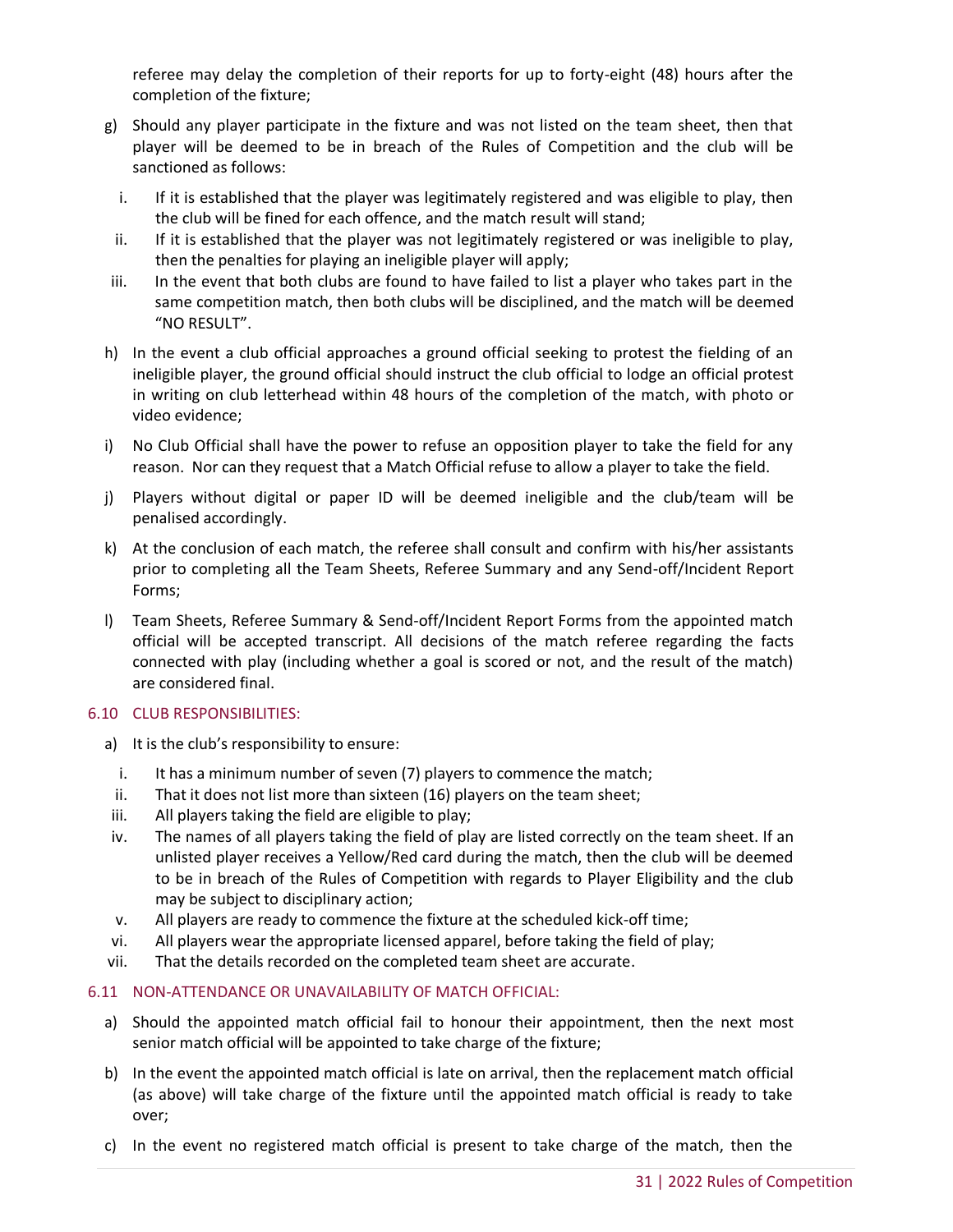designated "Home" club shall consult the visiting team and appoint a match official to take charge of the match. This match official has the same powers as a registered match official;

- d) All clubs are obligated to fulfill all fixtures regardless of whether the appointed match official is present to take charge. Should any club fail or refuse to participate in any fixture on the above grounds, then:
	- i. The match will be recorded as a 3-0 win in favour of the opposing team, and the points will be awarded to the opposing team;
- ii. Where the offence is committed by a senior team, the club will be fined per offence, and may be subject to further disciplinary action;
- iii. In the event both teams refuse to play, FQ reserves the right to award a "NO RESULT", fine both clubs and take further disciplinary action.
- e) In circumstances where only one Assistant Referee has been appointed to a senior game, the designated "home" team is obliged to provide a club assistant to assist the match referee.

#### <span id="page-31-0"></span>6.12 MATCH OFFICIALS' INFORMATION:

#### <span id="page-31-1"></span>6.12.1 Substitution of Players:

- a) For all FQPL Men First Team matches, each team can make up to five (5) substitutions (including a goalkeeper), with no more than five (5) substitutes (including Reserve Goalkeeper, see 3.4.6) listed;
- b) For all other divisions and competitions, unlimited interchange will be permitted, with no more than five (5) substitute players permitted to be named on the team sheet;
- c) Only players names listed on the team sheet are permitted to take part in the match;
- d) All substitutions/interchanges can only occur at a break in play with the approval of the referee and must take place at the halfway line; players must exit at the closest point.
- e) All substitutions/interchanges made at half time must enter the field from the halfway on the referee's signal just prior to kick off of the second half;
- f) All substitutes must be seated within the Technical Area;
- g) Substitutes are permitted to warm up outside of the Technical Area, provided they are wearing bibs or an alternative-coloured uniform to the team strip.

#### <span id="page-31-2"></span>6.12.2 Team Sheets, Referee Summary and Send Off/Incident Report Forms:

- a) At the conclusion of each match, the referee shall consult and confirm with his/her assistants prior to completing both Team Sheets and Send Off/Incident Report Forms;
- b) Referees must complete all aspects of the Team Sheet, including all information pertaining to licensing requirements and, where requested, Player of the Year votes;
- c) Once completed, the referees must ensure that Team Sheets and any Send-off/Incident Report Forms are forwarded to FQ through the appropriate channels. It is crucial that these forms reach FQ by no later than two (2) days after the completion of the match;
- d) In the event a club official approaches the match referee seeking to protest the fielding of an ineligible player, the referee should instruct the club official to send the protest through an approved club contact in an email to FQ;
- e) The referee must check that clubs do not list more than sixteen (16) players on the team sheet for any match;
- f) Please note that the Team Sheets, Referee Summary & Send-Off/Incident Report Forms from the appointed match official will be accepted transcript.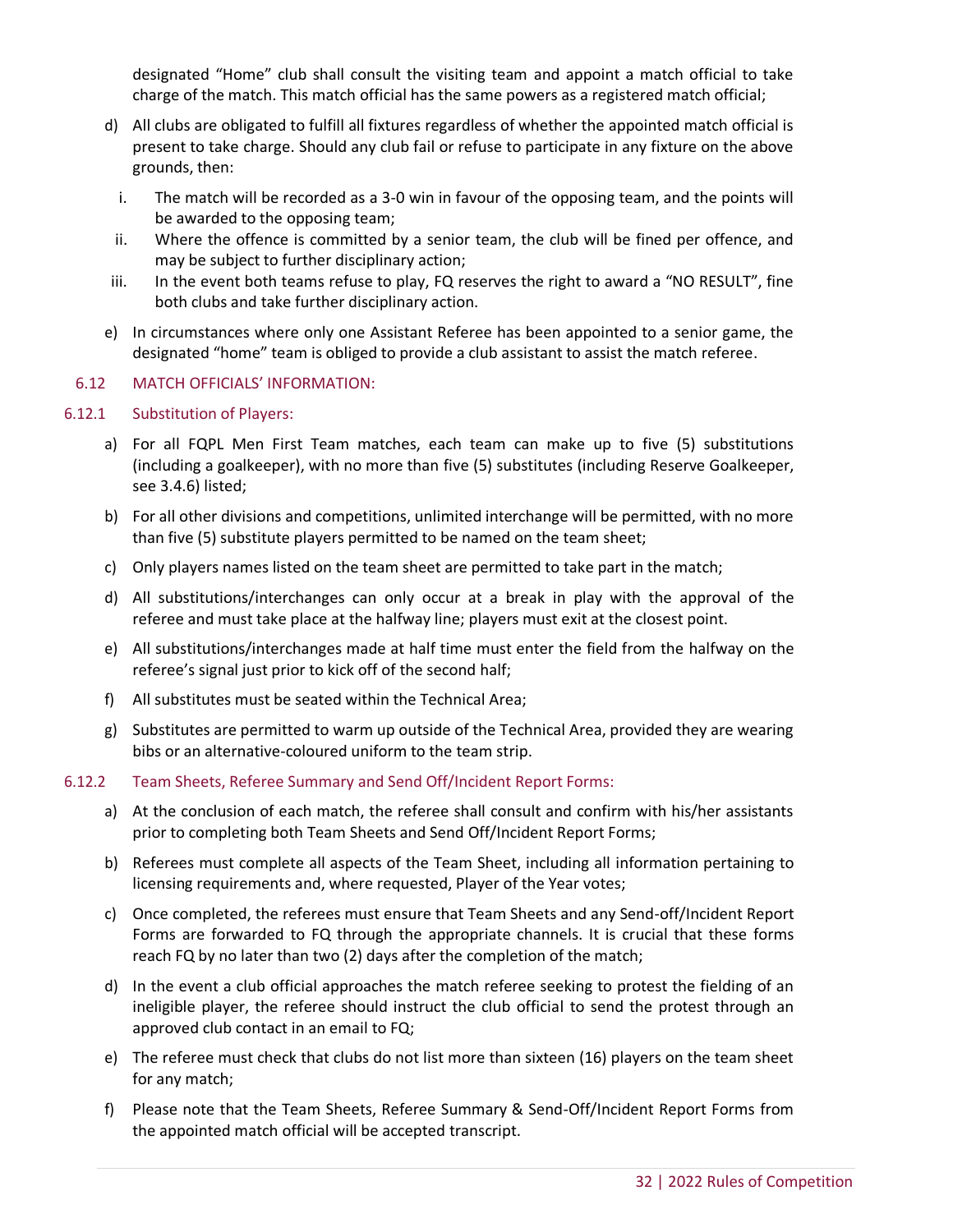#### Appendix 1 – Schedule of Fines & Charges

| $\blacksquare$ Tier 1 | Tier 2                  | Tier 3       | Tier 4            | Tier 5.               | Tier 6'                |
|-----------------------|-------------------------|--------------|-------------------|-----------------------|------------------------|
| MiniRoos              | Juniors Community       | Juniors FQPL | Seniors Community | <b>FQPL 3-6 (Men)</b> | NPL and FQPL 1-2 (Men) |
| Non-Competitive       | Juniors FQPL (Regional) | Juniors NPL  |                   | FQPL 2-3 (Women)      | NPL and FQPL 1 (Women) |

| <b>Yellow Card Accumulation</b>      | <b>Tier</b> | Tier 2' | Tier 3 | Tier 4' | Tier 5 |       | Tier 6 Additional Comments |
|--------------------------------------|-------------|---------|--------|---------|--------|-------|----------------------------|
| <b>Yellow Card Accumulation (5)</b>  | N/A         | \$25    | \$25   | \$50    | \$50   | \$50  |                            |
| <b>Yellow Card Accumulation (8)</b>  | N/A         | \$50    | \$50   | \$75    | \$75   | \$75  |                            |
| <b>Yellow Card Accumulation (10)</b> | N/A         | \$75    | \$75   | \$150   | \$150  | \$150 |                            |
| <b>Yellow Card Accumulation (12)</b> | N/A         | \$100   | \$100  | \$250   | \$250  | \$250 |                            |

<span id="page-32-0"></span>

| <b>Red Card</b>           | Tier 1 | Tier 2 | Tier 3 | Tier 4 | Tier 5 |       | Tier 6 Additional Comments |
|---------------------------|--------|--------|--------|--------|--------|-------|----------------------------|
| <b>Red Card</b>           | N/A    | \$0    | \$25   | \$50   | \$50   | \$50  |                            |
| Red Card Accumulation (2) | N/A    | \$50   | \$75   | \$75   | \$75   | \$75  |                            |
| Red Card Accumulation (3) | N/A    | \$75   | \$125  | \$125  | \$125  | \$125 |                            |
| Red Card Accumulation (4) | N/A    | \$125  | \$200  | \$200  | \$200  | \$200 |                            |

| Offences against Match Officials   | Tier 1 | Tier 2 | Tier 3 | Tier 4 | Tier 5 |       | Tier 6 Additional Comments |
|------------------------------------|--------|--------|--------|--------|--------|-------|----------------------------|
| Y2 - Yellow Card Accumulations (3) | N/A    | \$50   | \$50   | \$50   | \$50   | \$50  |                            |
| Y2 - Yellow Card Accumulations (5) | N/A    | \$100  | \$100  | \$100  | \$100  | \$100 |                            |
| Y2 - Yellow Card Accumulations (7) | N/A    | \$150  | \$150  | \$150  | \$150  | \$150 |                            |
| Red Card R6                        | N/A    | \$50   | \$50   | \$100  | \$100  | \$100 |                            |

| Club/Team Official Harassing Referee (accumulated by |         |         |         |         |         |       |                                               |
|------------------------------------------------------|---------|---------|---------|---------|---------|-------|-----------------------------------------------|
| individual)                                          | Tier 1  | Fier 2  | Tier 3  | Tier 4  | Tier 5  |       | Tier 6 Additional Comments                    |
| 1st Offence                                          | \$250   | \$250   | \$250   | \$250   | \$250   | \$250 |                                               |
| 2nd Offence                                          | \$500   | \$500   | \$500   | \$500   | \$500   |       | \$500 3-point deduction for associated team   |
| 3rd Offence                                          | \$1,000 | \$1,000 | \$1,000 | \$1,000 | \$1,000 |       | \$1,000 3-point deduction for every club team |

| Technical Area Dismissal (accumulated by individual) | Tier 1  | Tier 2  | Tier 3  | Tier 4  | Tier 5  |         | Tier 6 Additional Comments |
|------------------------------------------------------|---------|---------|---------|---------|---------|---------|----------------------------|
| 1st Offence                                          | \$250   | \$250   | \$250   | \$250   | \$250   | \$250   |                            |
| 2nd Offence                                          | \$500   | \$500   | \$500   | \$500   | \$500   | \$500   |                            |
| 3rd Offence                                          | \$1,000 | \$1,000 | \$1,000 | \$1,000 | \$1,000 | \$1,000 |                            |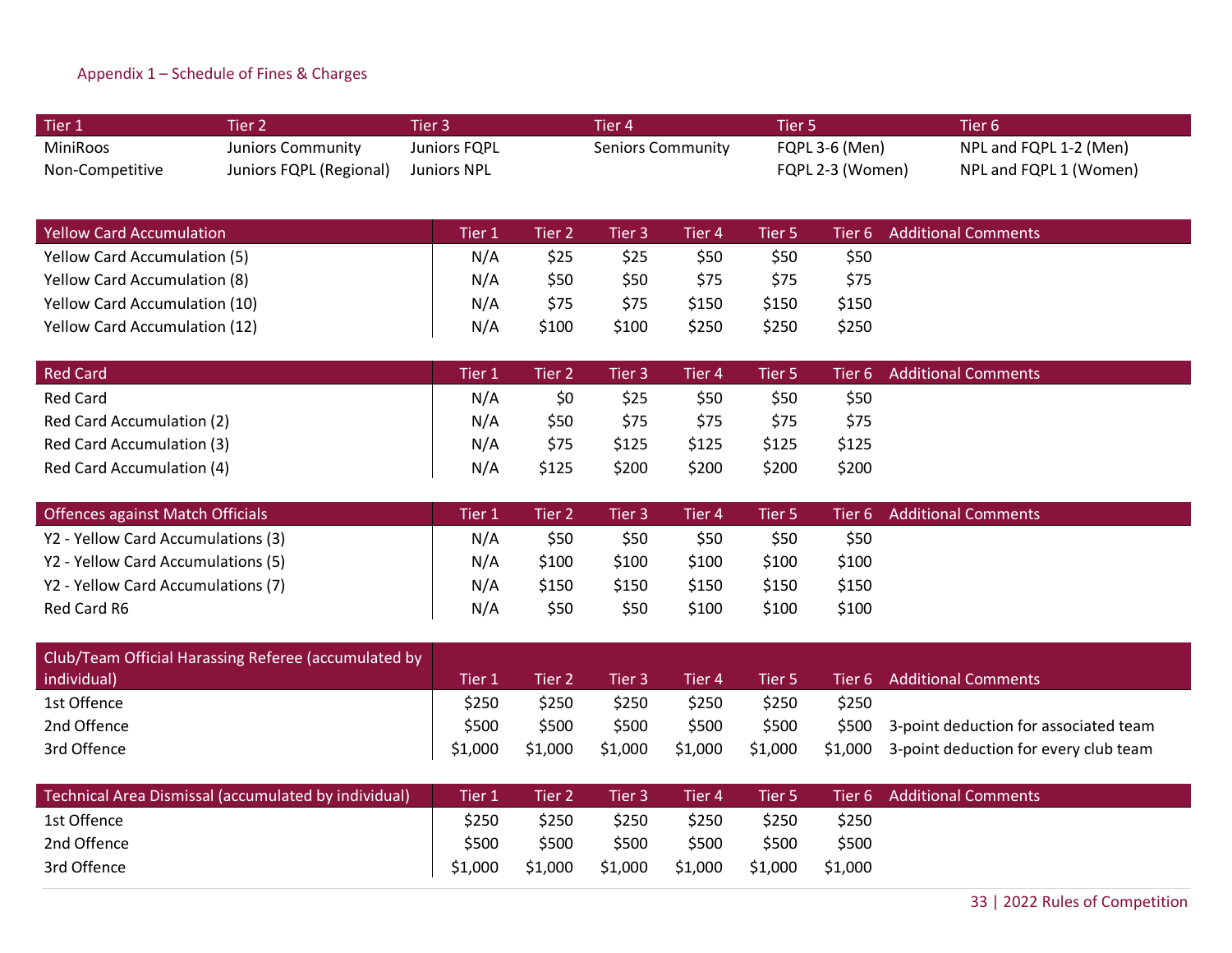| Team Match Day Misconduct                 | Tier 1 | Tier 2  | Tier 3  | Tier 4  | Tier 5  | Tier 6 l | <b>Additional Comments</b> |
|-------------------------------------------|--------|---------|---------|---------|---------|----------|----------------------------|
| 5 Cards (red or yellow) 1st offence       | N/A    | \$250   | \$250   | \$250   | \$250   | \$250    |                            |
| 5 Cards (red or yellow) 2nd offence       | N/A    | \$500   | \$500   | \$500   | \$500   | \$500    |                            |
| 5 Cards (red or yellow) 3rd offence       | N/A    | \$1,000 | \$1,000 | \$1,000 | \$1,000 | \$1,000  |                            |
| 3 Red Cards in a single match 1st offence | N/A    | \$250   | \$250   | \$250   | \$250   | \$250    |                            |
| 3 Red Cards in a single match 2nd offence | N/A    | \$500   | \$500   | \$500   | \$500   | \$500    |                            |
| 3 Red Cards in a single match 3rd offence | N/A    | \$1,000 | \$1,000 | \$1,000 | \$1,000 | \$1,000  |                            |
| Walk off                                  | N/A    | \$550   | \$550   | \$550   | \$550   | \$550    |                            |
|                                           |        |         |         |         |         |          |                            |
| Late Nominations                          | Tier 1 | Tier 2  | Tier 3. | Tier 4  | Tier 5  | Tier 6 – | <b>Additional Comments</b> |

| Late Nominations              | Tier 1 | Tier 2 | Tier 3 | Tier 4 | Tier 5 |     | Tier 6 Additional Comments |
|-------------------------------|--------|--------|--------|--------|--------|-----|----------------------------|
| After nominations close       | N/A    | \$25   | \$50   | \$50   | N/A    | N/A |                            |
| After commencement of round 1 | N/A    | \$50   | \$100  | \$100  | \$100  | N/A |                            |

| Late Withdrawal                          | Tier 1 | Tier 2 | ا Tier 3 | Tier 4 |         |                  | Tier 5 Tier 6 Additional Comments |
|------------------------------------------|--------|--------|----------|--------|---------|------------------|-----------------------------------|
| After nominations close (per team)       | N/A    | \$100  | \$100    | \$200  | \$2.000 | \$5,000          |                                   |
| After commencement of round 1 (per team) | \$25   | \$200  | \$200    | \$400  |         | \$3,000 \$10,000 |                                   |

| <b>Facilities</b>                          | Tier 1 | Tier 2' | Tier 3 | Tier 4 | Tier 5 | Tier 6 | <b>Additional Comments</b> |
|--------------------------------------------|--------|---------|--------|--------|--------|--------|----------------------------|
| Inadequate Field marking (inclusive of TA) | \$50   | \$50    | \$100  | \$100  | \$500  | \$500  |                            |
| Inadequate Nets                            | \$50   | \$50    | \$100  | \$100  | \$500  | \$500  |                            |
| No Corner Flags                            | \$20   | \$20    | \$50   | \$50   | \$50   | \$50   |                            |
| Insufficient First Aid facilities          | \$50   | \$50    | \$100  | \$100  | \$200  | \$200  |                            |
| Canteen not in operation                   | \$50   | \$50    | \$100  | \$100  | \$200  | \$200  |                            |

| Match Day                                            | Tier 1 | Tier 2' | Tier 3 | Tier 4 | Tier 5 | Tier 6 | <b>Additional Comments</b> |
|------------------------------------------------------|--------|---------|--------|--------|--------|--------|----------------------------|
| Failure to supply ground officials                   | \$200  | \$200   | \$200  | \$200  | \$200  | \$200  |                            |
| Failure to supply club official                      | \$100  | \$100   | \$100  | \$100  | \$100  | \$100  |                            |
| Failure to adhere to match ball requirements         | \$50   | \$50    | \$50   | \$50   | \$50   | \$50   |                            |
| Failure to submit Teamsheets before competition      |        |         |        |        |        |        |                            |
| timeframe                                            | \$25   | \$25    | \$25   | \$25   | \$25   | \$25   |                            |
| Failure to lodge result before competition timeframe | \$25   | \$25    | \$25   | \$25   | \$25   | \$25   |                            |